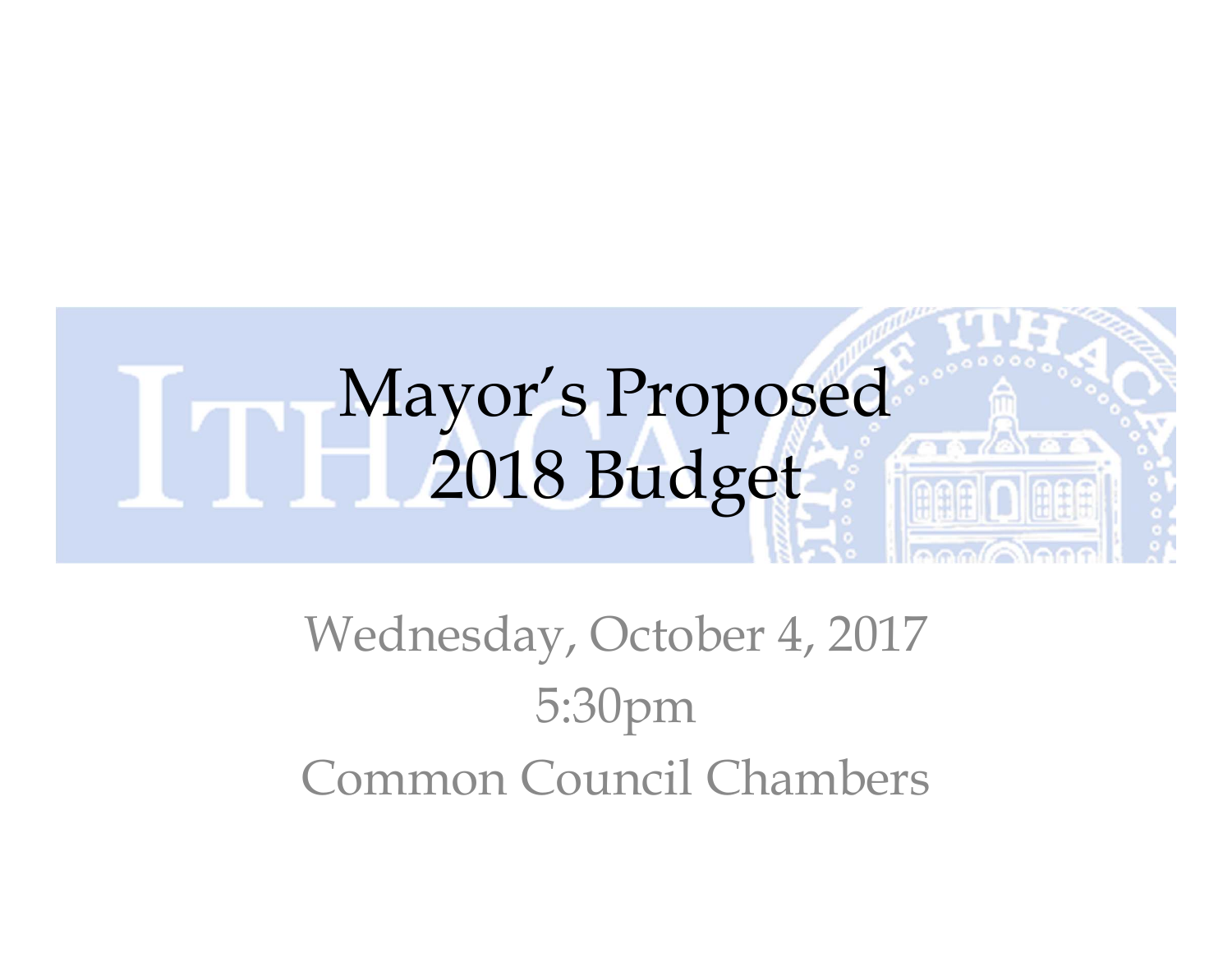#### Mission

We strive to make Ithaca a Model Community:

a great place to create, dream, live, learn, work and play

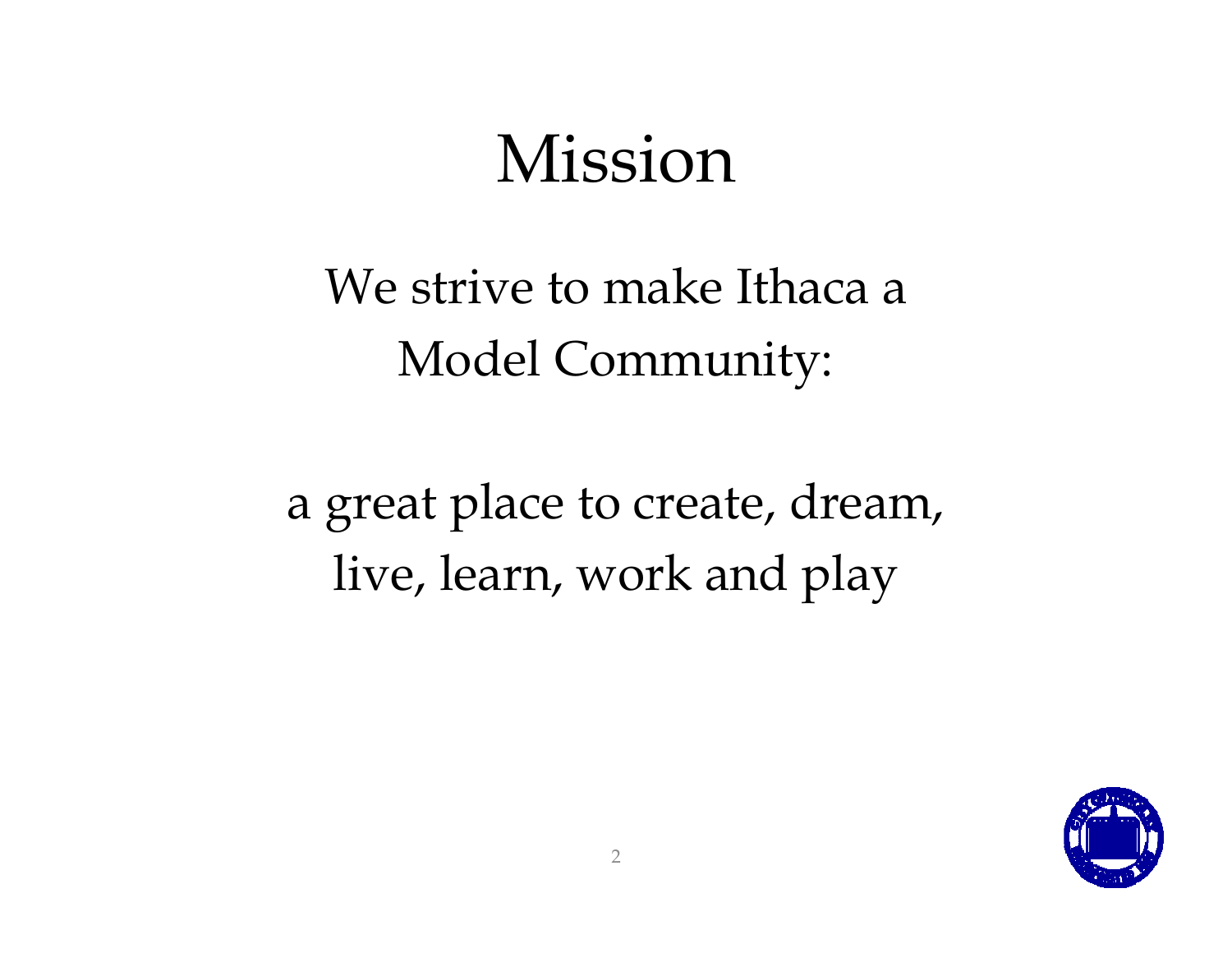#### Vision

We deliver high quality services to preserve & enhance the well-being of our community

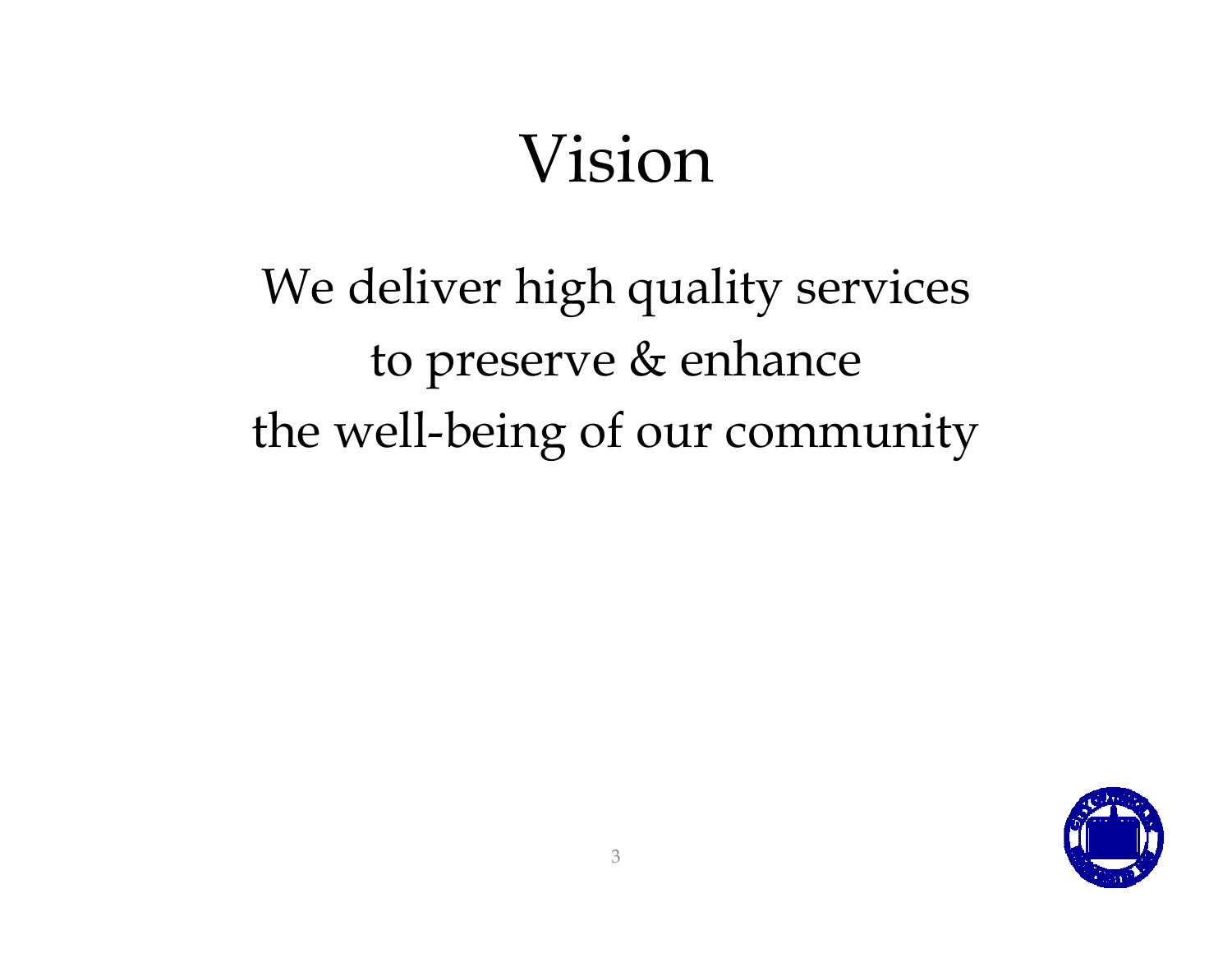#### Values

#### For those we employ and those we serve

We believe that:

- People are our greatest asset;
- Each person should be respected, developed, supported, and valued;

– Diversity should be celebrated through inclusion

We believe in:

- Teamwork;
- Interdependent collaboration;
- Responsiveness;
- Sharing knowledge and expertise

I. People II. Relationships III. Excellent Results

We believe in:

- Continuous improvement;
- Streamlined processes;
- Creativity;
- Quality service;
- Celebrating success

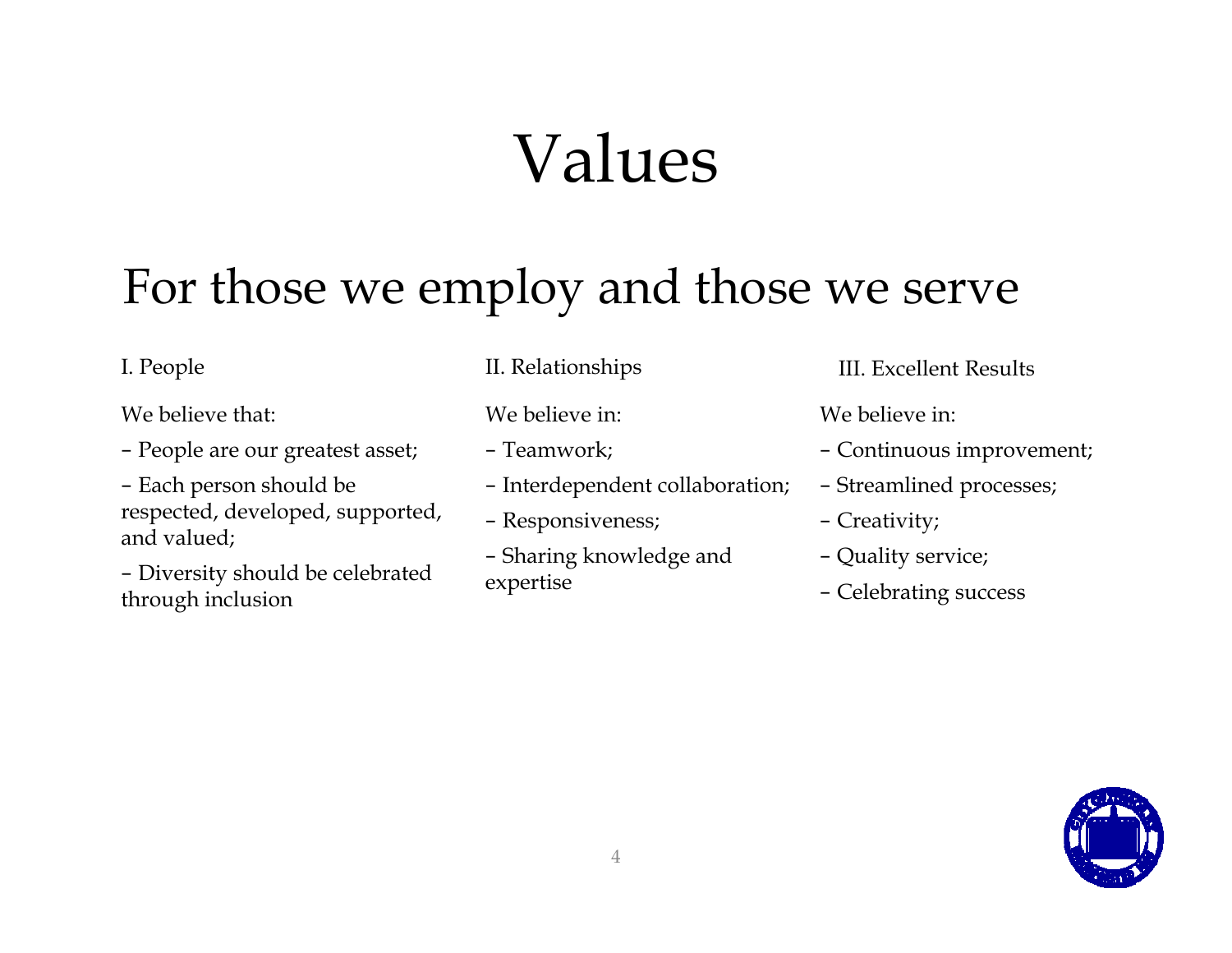• In 2018 the City of Ithaca tax levy will increase by 2.80%.



• This is below the tax cap of 2.94%

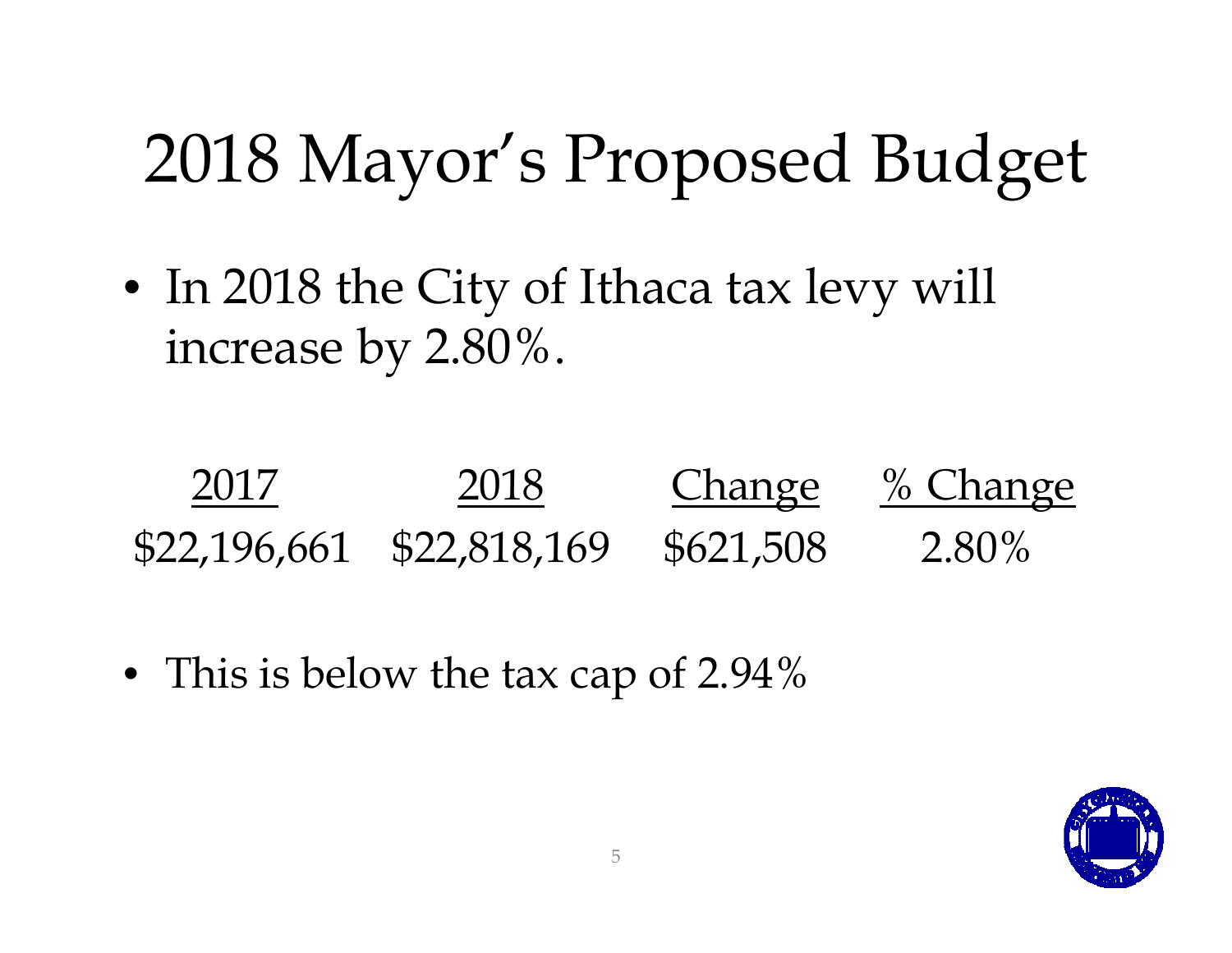- The tax rate will remain the same, at \$12.04 per \$1,000.
- Since 2001 it is the second time that the tax rate has remained the same, and the fifth that it has not increased.
- This remains the lowest tax rate since 2003.

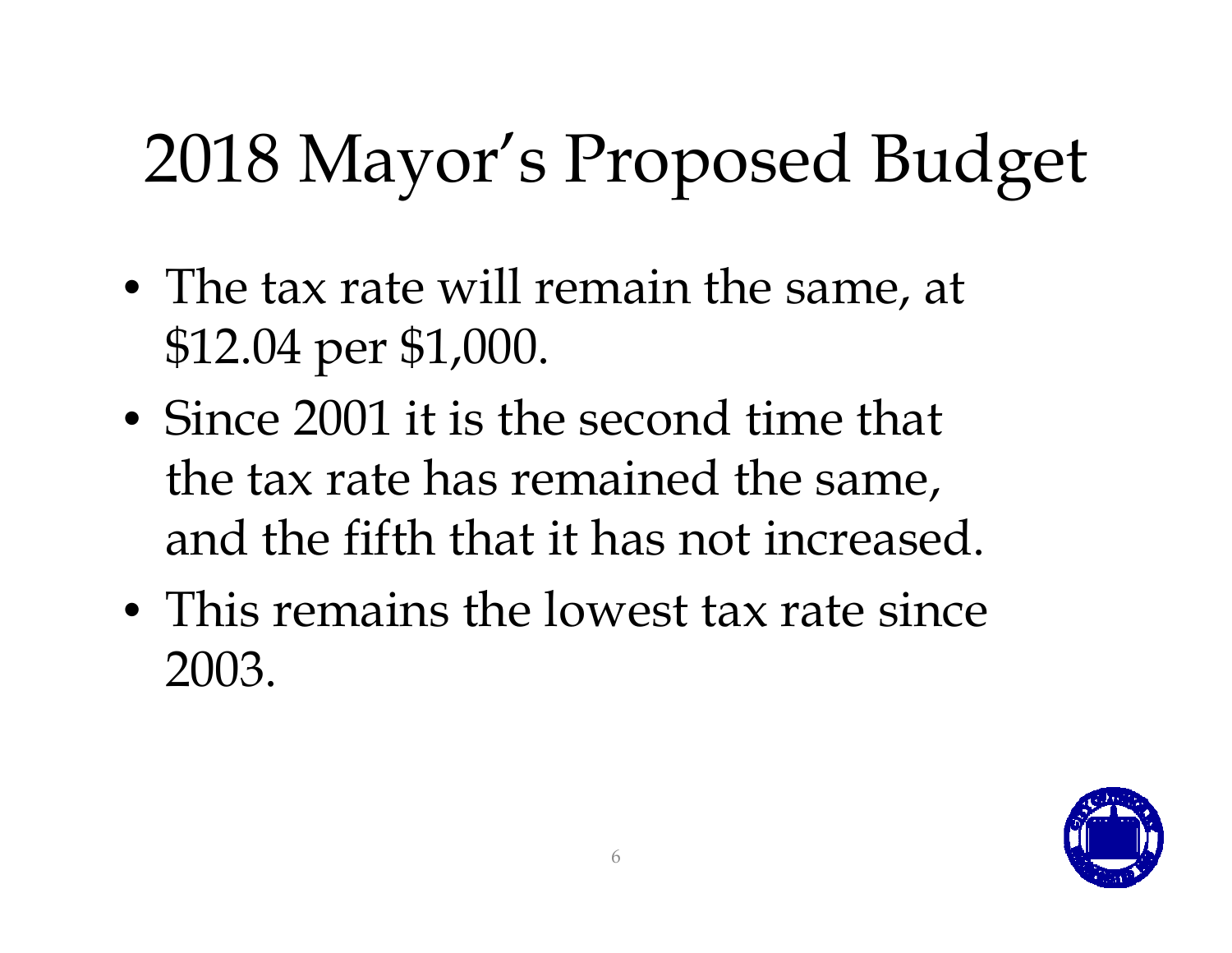- Why does the tax levy increase by 2.8% if the tax rate remains the same?
- Total taxable assessed value in the City increased from \$1.84 billion to \$1.90 billion, an increase of 2.8%.

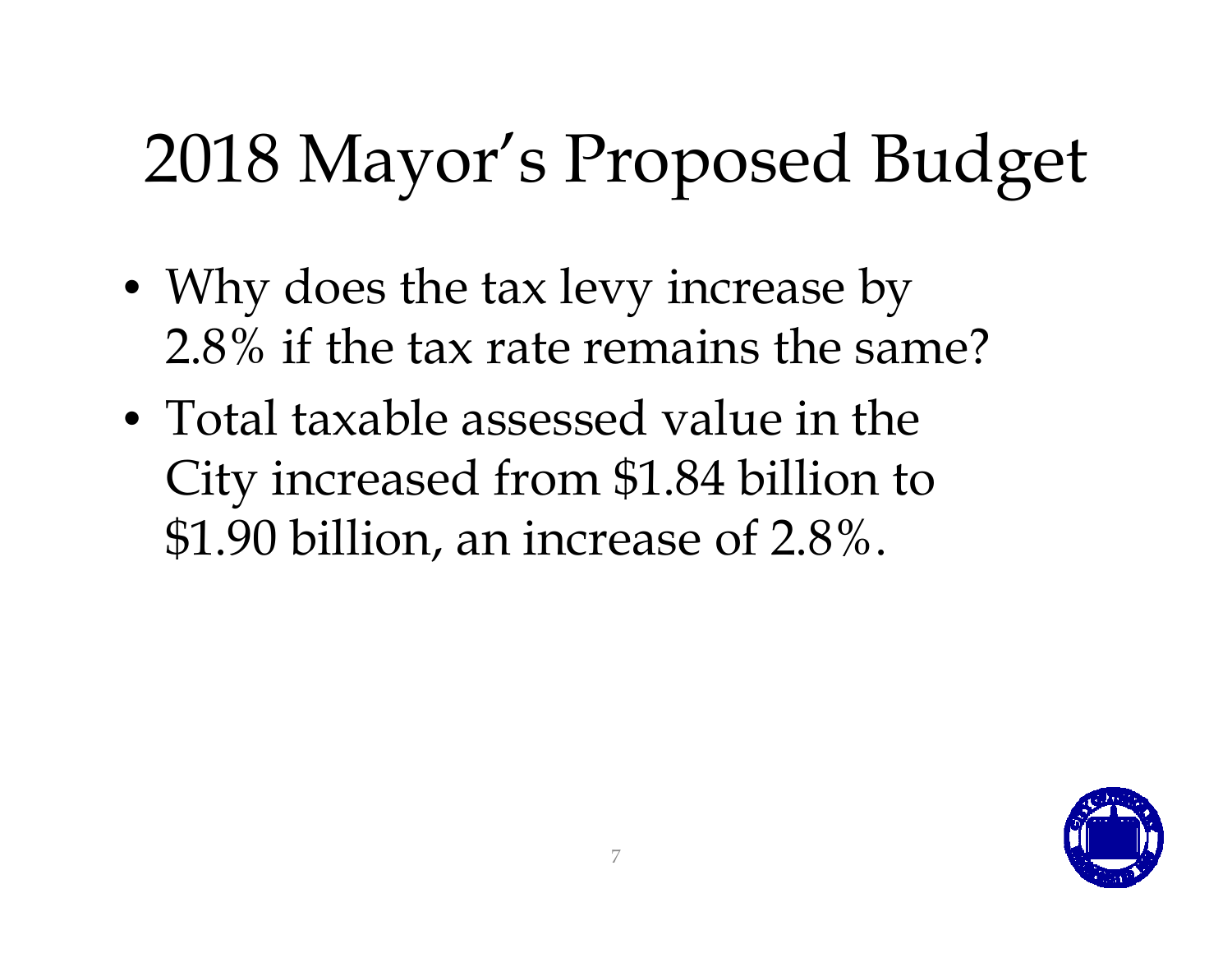What is the tax impact to the average homeowner?

- 92% of 1- and 2-family homes will see no change in City taxes in 2018.
- Another 3% of 1- and 2-family homes will see a decrease in City taxes in 2018.

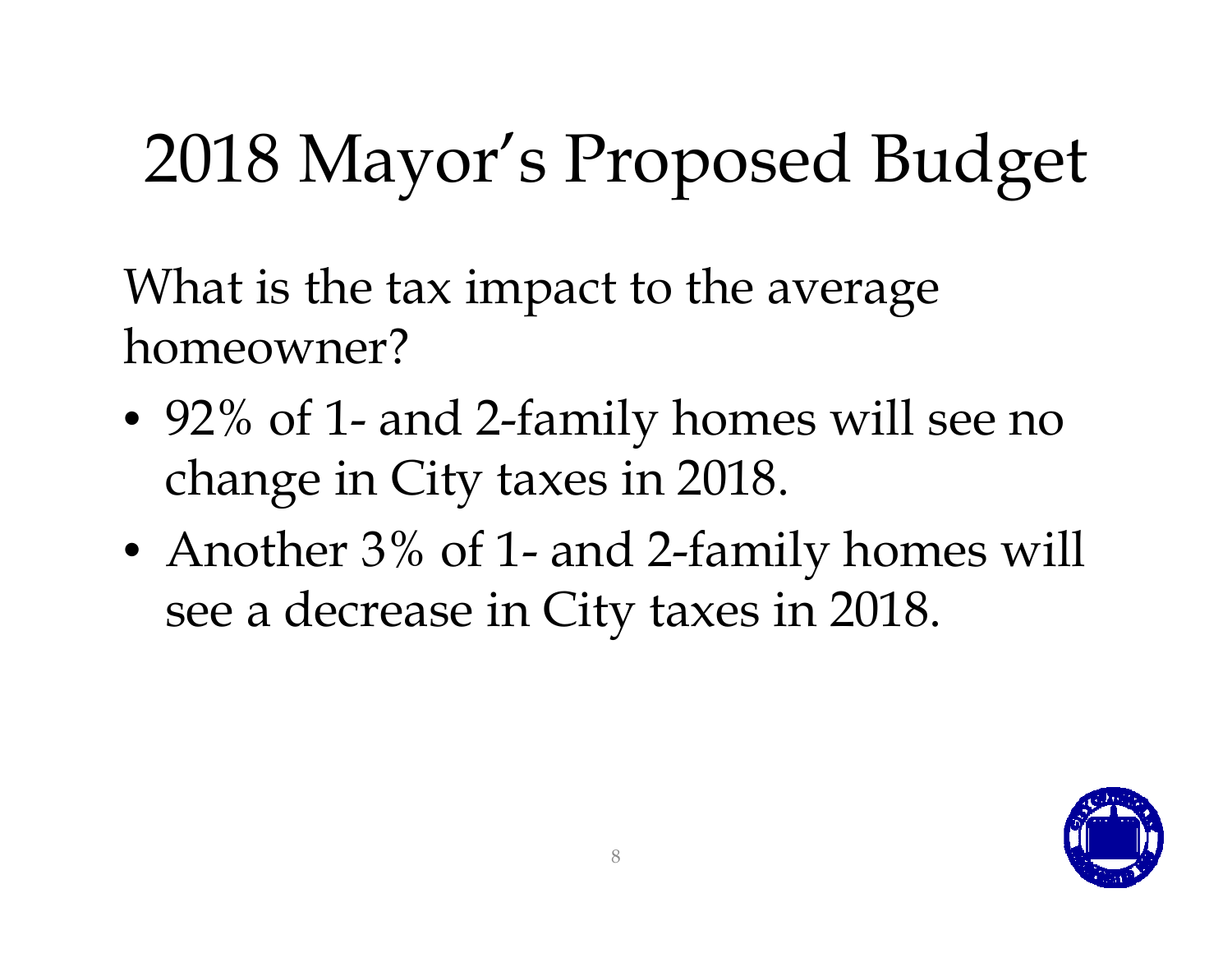- The tax levy is increasing by 2.80% while the vast majority of homeowners will see their taxes decrease or remain the same.
- This is because single- and two-family homes are a smaller share of the taxable assessed value.

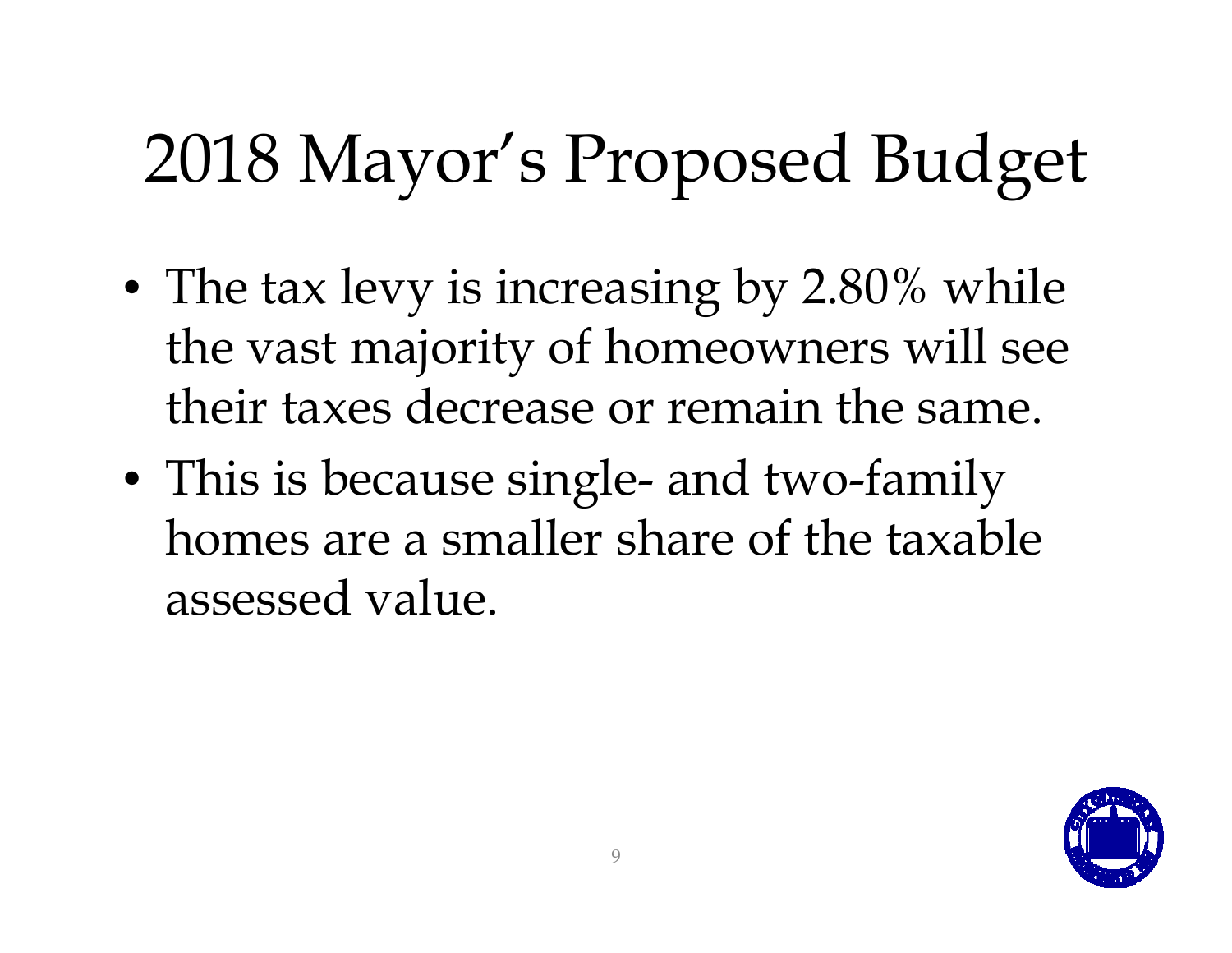### Taxable Property Breakdown

|                          | 2012     | 2013    | 2014    | 2015     | 2016     | 2017    |
|--------------------------|----------|---------|---------|----------|----------|---------|
| 1- and 2-family          | 40.3%    | 40.1%   | 40.8%   | $40.7\%$ | $40.2\%$ | 39.4%   |
| <b>Apartments</b>        | $20.2\%$ | 20.0%   | 19.9%   | 19.8%    | 20.7%    | 20.5%   |
| <b>Other Residential</b> | $7.7\%$  | $7.6\%$ | $7.5\%$ | $7.4\%$  | $7.2\%$  | 7.2%    |
| Vacant                   | $0.7\%$  | $0.8\%$ | $0.9\%$ | $1.2\%$  | $1.4\%$  | $1.4\%$ |
| All Other                | 31.1%    | 31.5%   | 30.9%   | 30.9%    | 30.4%    | 31.4%   |

• We are seeing the benefits of increased development in the City of Ithaca.

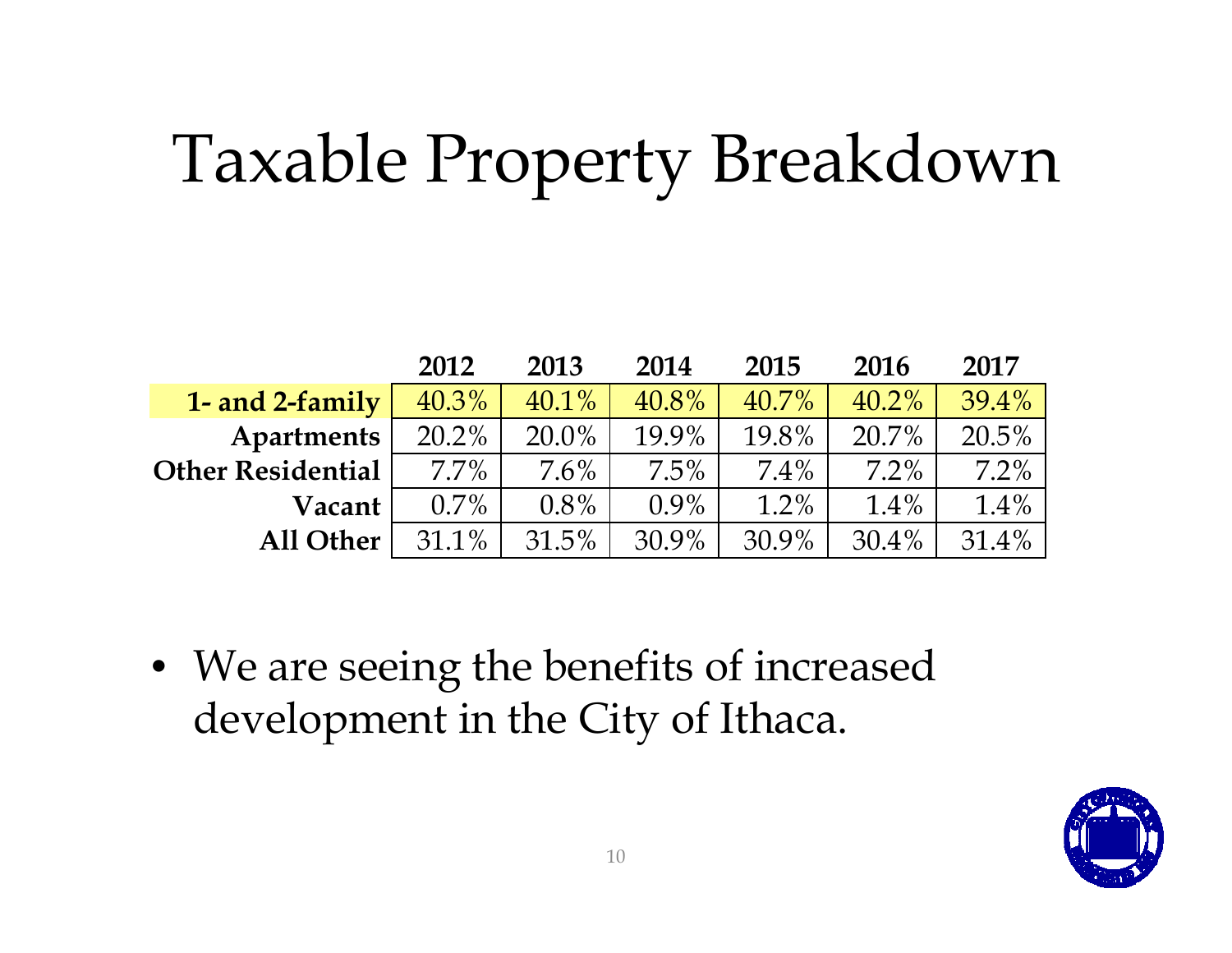Challenges to the City Budget

- General Fund expenditures will rise to \$57.3 million, an increase of \$1.8 million, or 3.3%.
- General Fund revenues, including property taxes, are up only \$1.6 million.
- To make up the difference, we must use \$687,000 from the fund balance in 2018, up from \$488,000 in 2017.

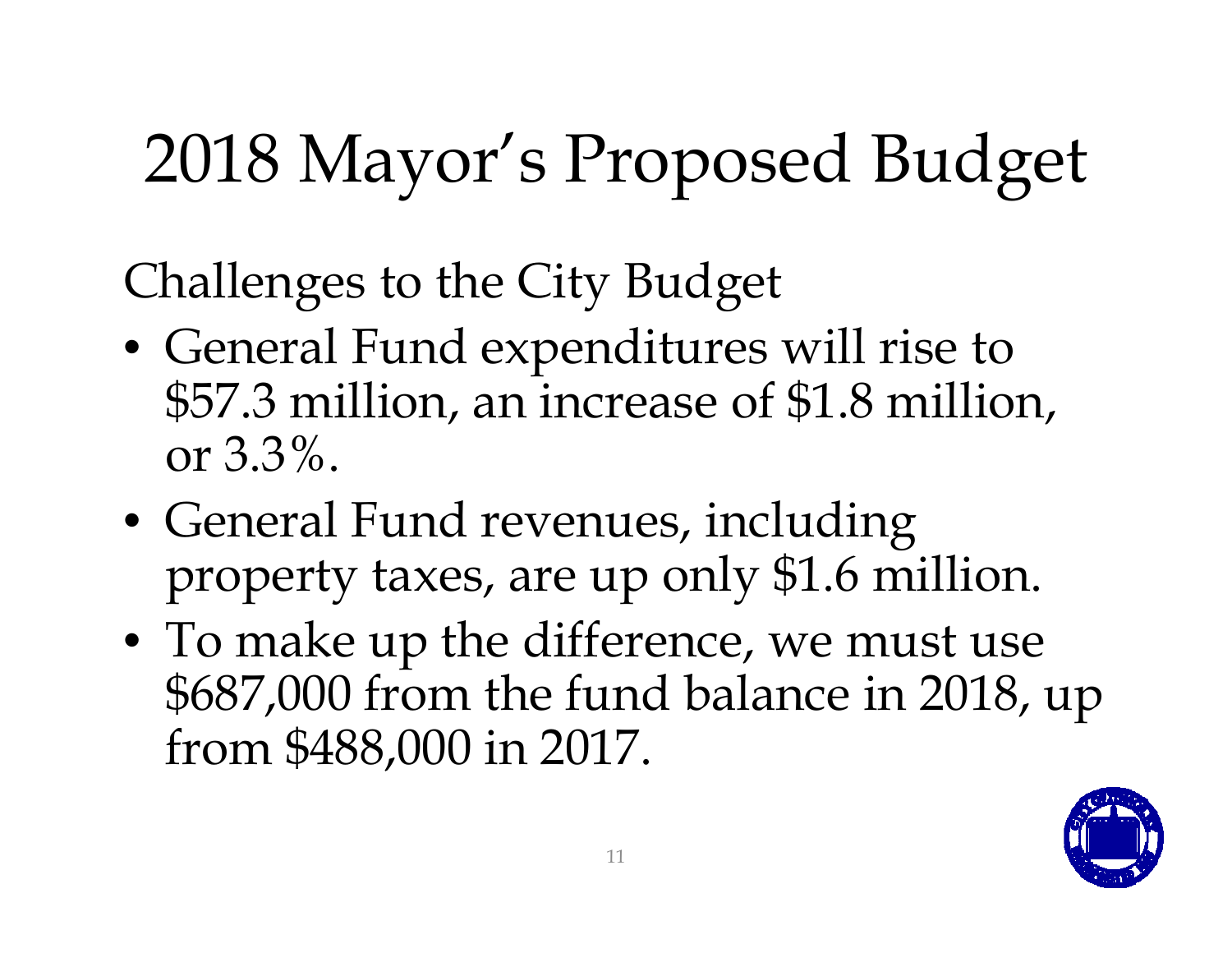- Strategic Investments
	- DPW
		- Street Improvement
			- \$1.1 million in capital budget for various 2018 street reconstruction projects, increased from 2017
		- Purchase of streetlights
			- Will purchase streetlights in 2018, and will begin the process of converting to LED
		- Odd/Even Parking
			- Reduction in revenue from parking fines as a result of new system to suspend Odd/Even enforcement

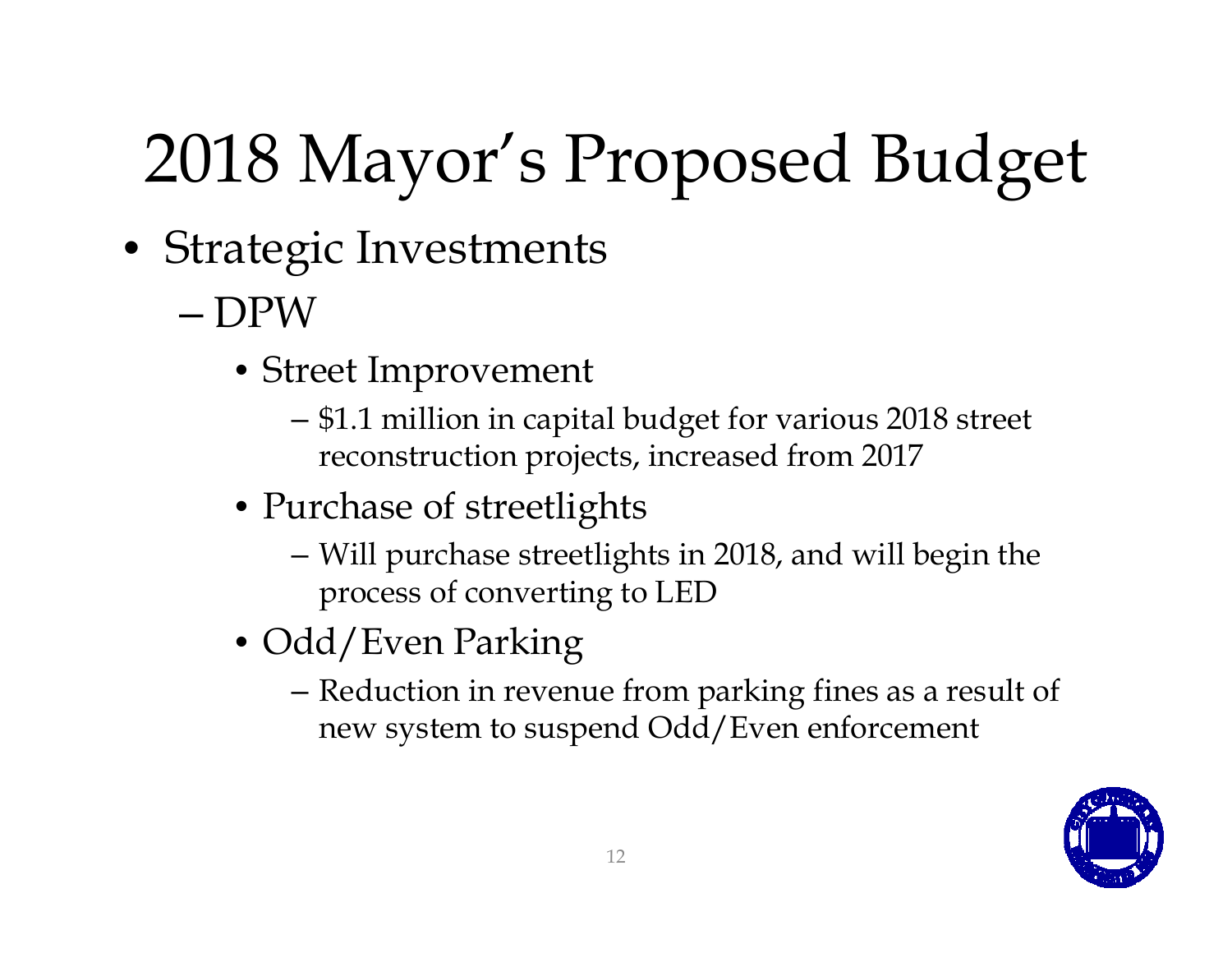- Strategic Investments
	- Police and Fire
		- Funding the same number of officers and firefighters for 2018, plus the continuation of four additional firefighters from the SAFER grant
		- Body camera replacements
		- Deputy Fire Chief funded, starting in November
		- Downtown outreach worker continues
		- Funding for LEAD Case Coordinator

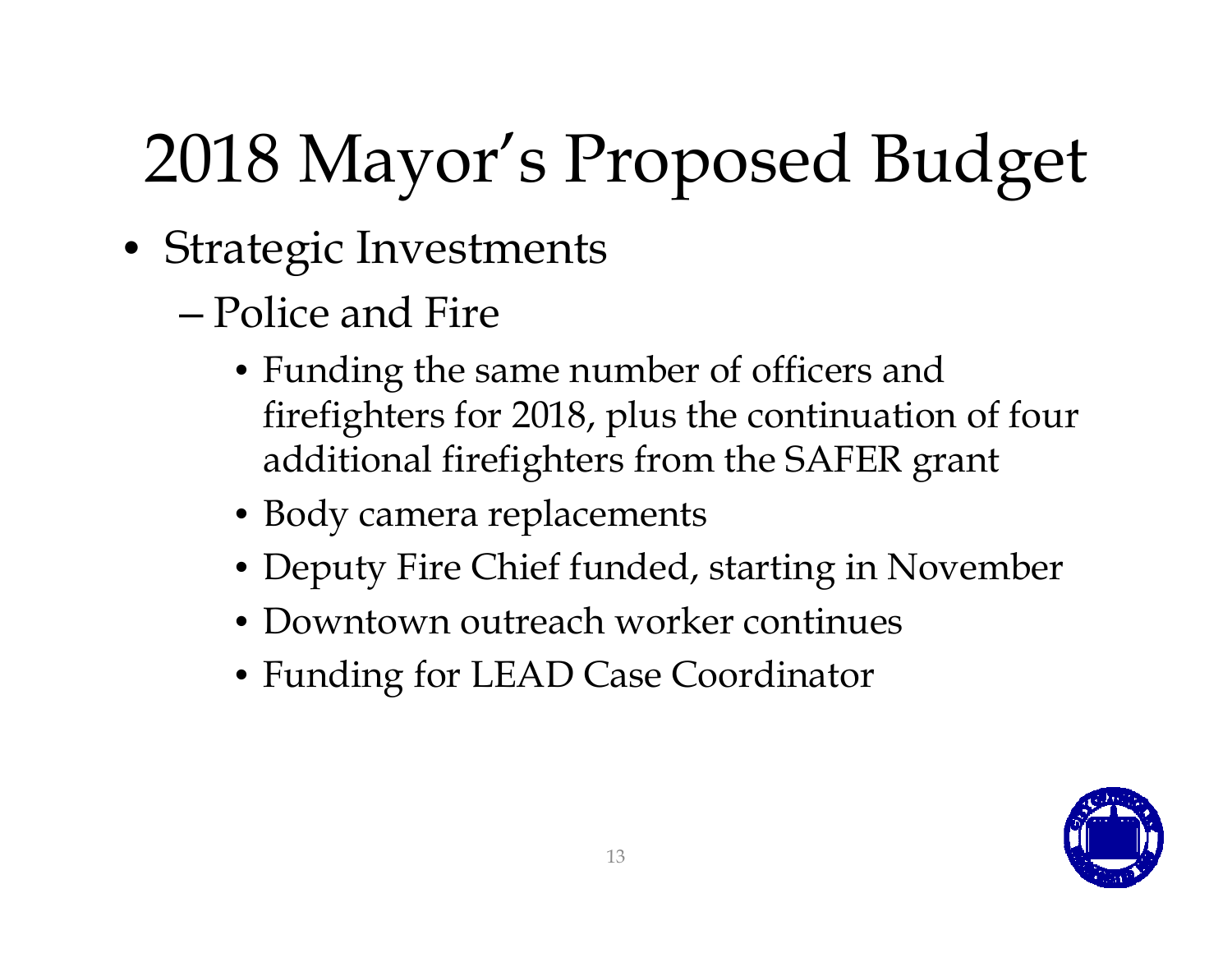- Strategic Investments
	- Planning, Building and Development
		- Full funding of half-time sustainability planner, funded jointly with the Town of Ithaca
	- GIAC and Youth Bureau
		- Continued funding for Hospitality Employment Training and My Brother's Keeper
		- Raised salaries to match updated Living Wage calculation

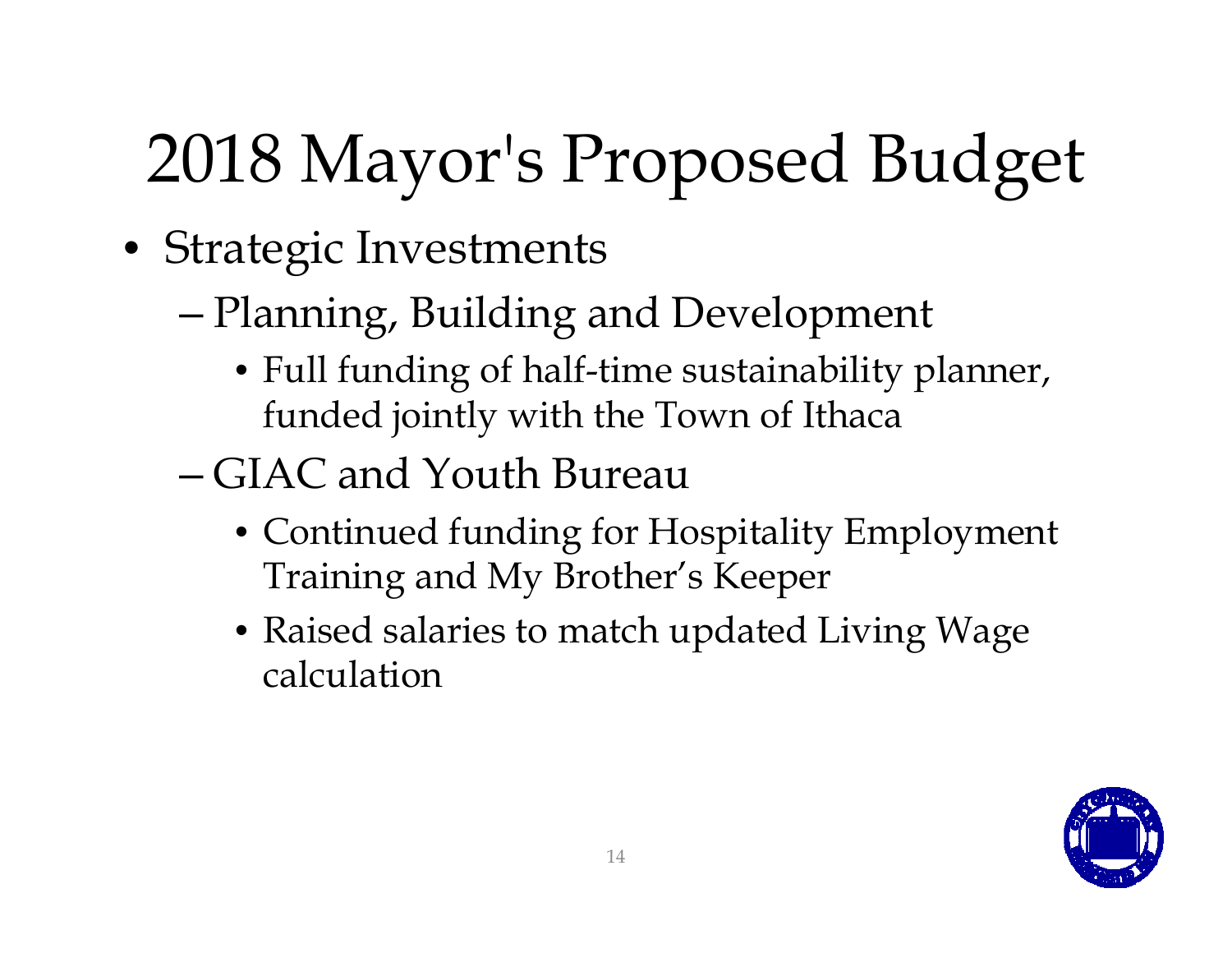- Strategic Investments
	- Common Council
		- \$10,000 for Participatory Budgeting

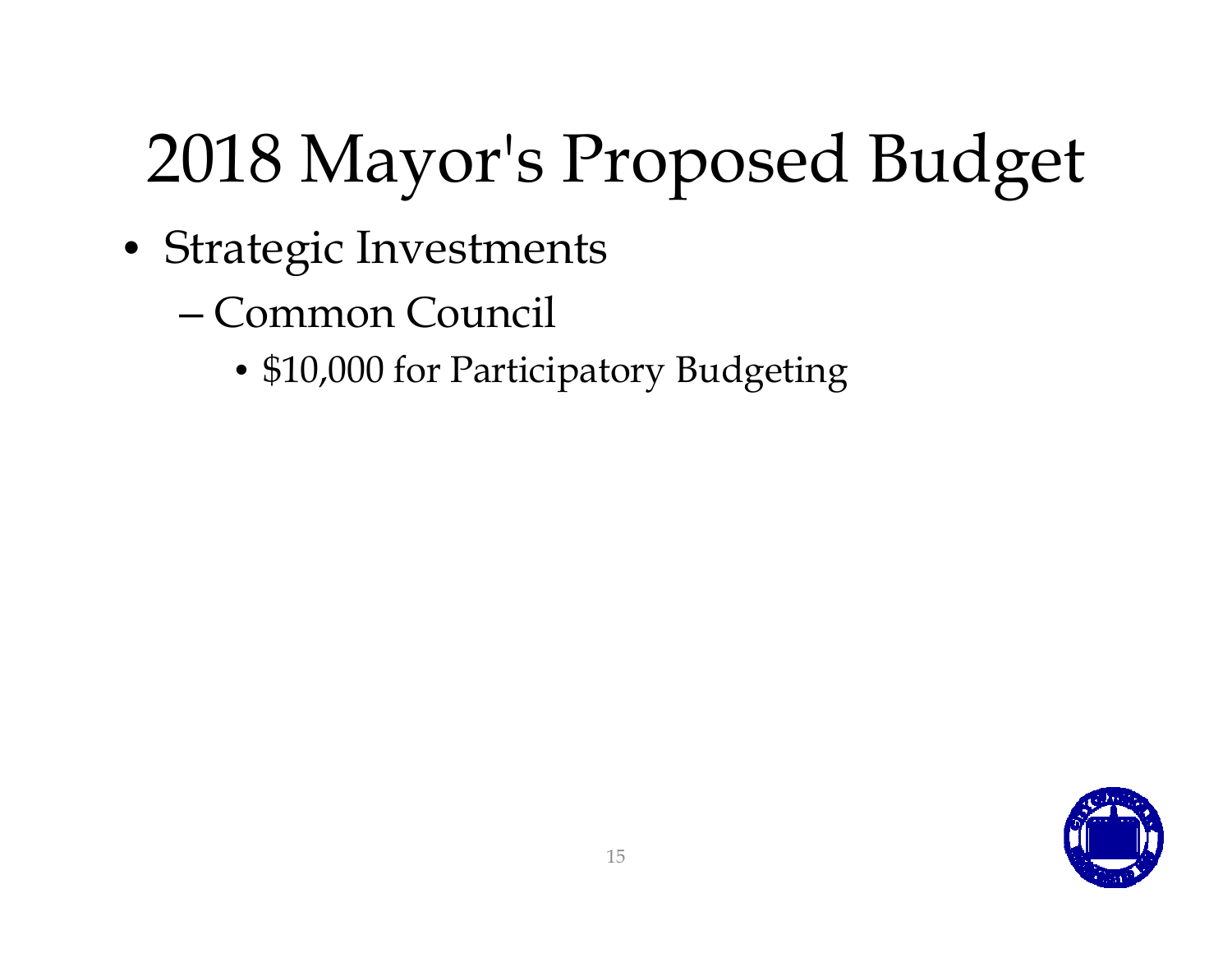#### Other Highlights

- **–** Gorge Safety
	- No funding of gorge ranger program in 2018

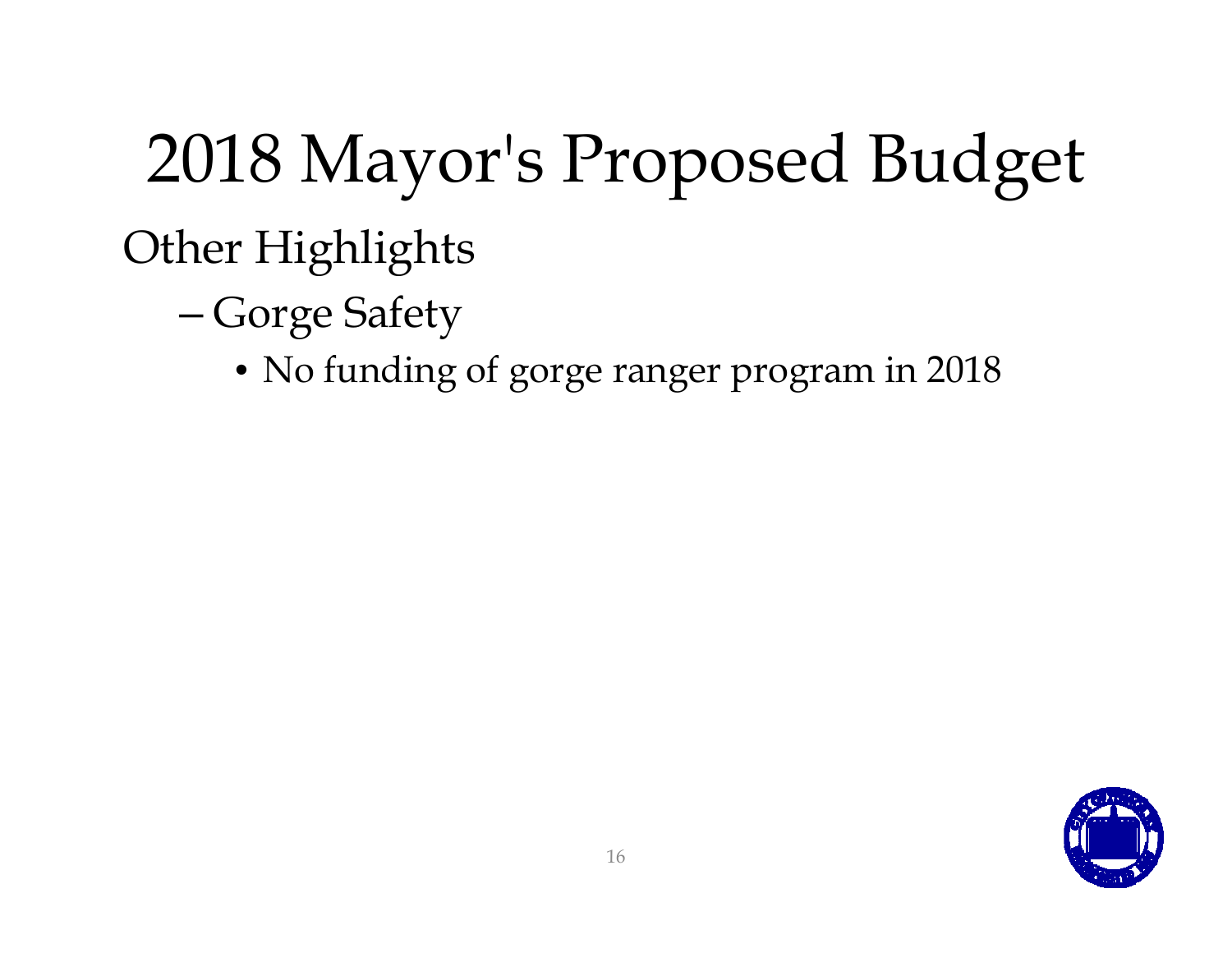#### Financial Metrics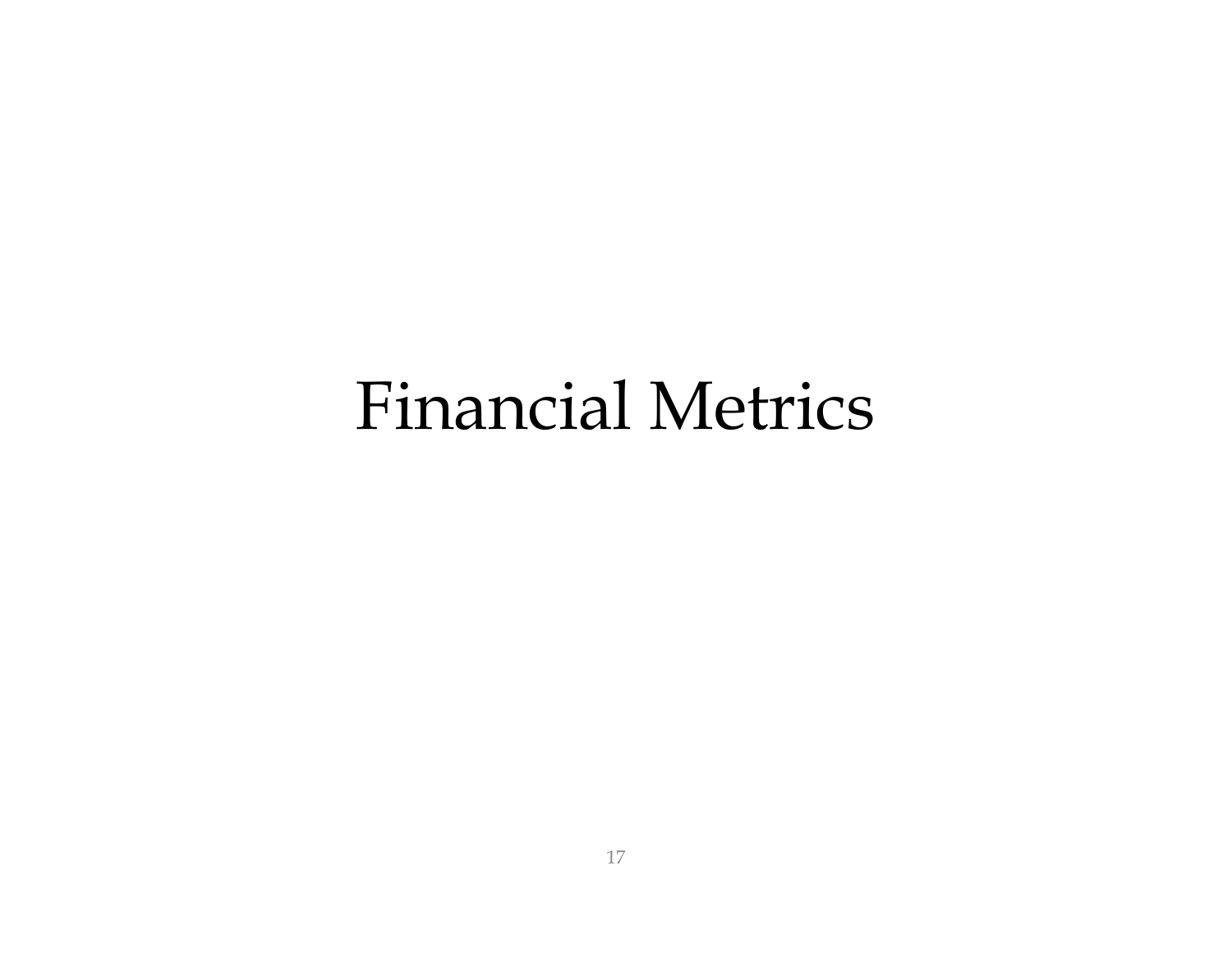#### Number of Employees



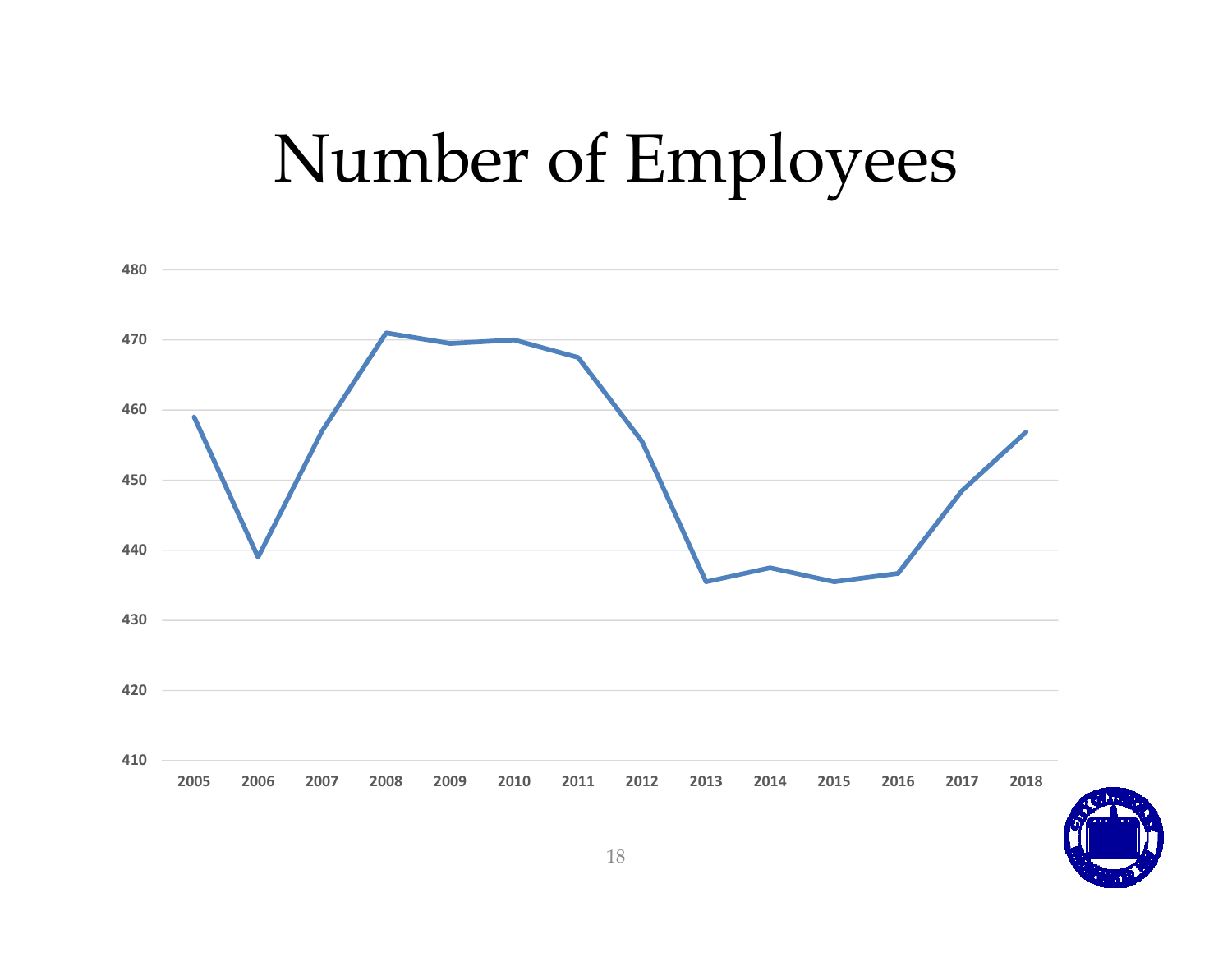#### Salaries



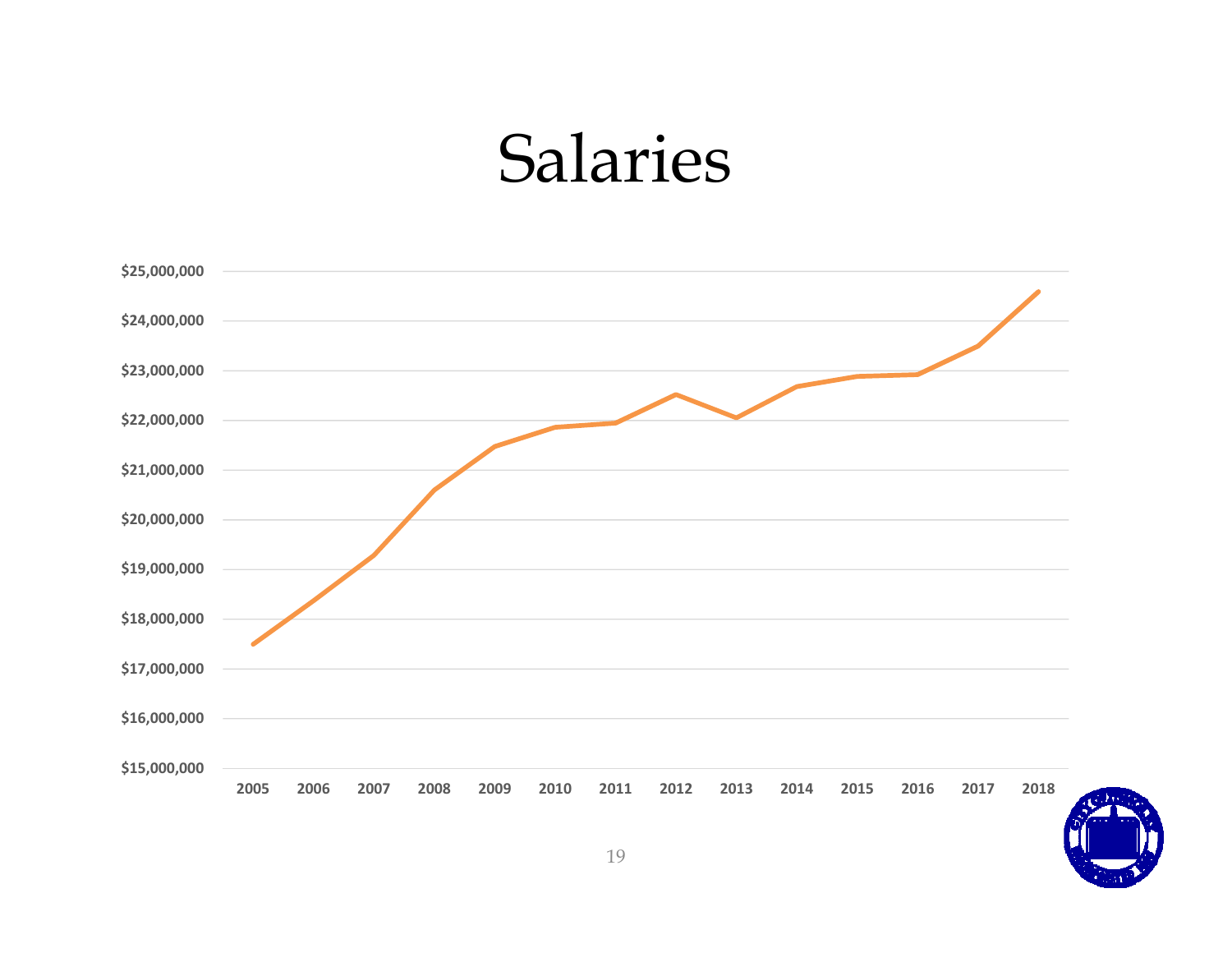#### Pension Costs

| \$10,000,000 |      |      |      |      |      |      |      |      |      |      |      |      |      |      |
|--------------|------|------|------|------|------|------|------|------|------|------|------|------|------|------|
| \$9,000,000  |      |      |      |      |      |      |      |      |      |      |      |      |      |      |
| \$8,000,000  |      |      |      |      |      |      |      |      |      |      |      |      |      |      |
| \$7,000,000  |      |      |      |      |      |      |      |      |      |      |      |      |      |      |
| \$6,000,000  |      |      |      |      |      |      |      |      |      |      |      |      |      |      |
| \$5,000,000  |      |      |      |      |      |      |      |      |      |      |      |      |      |      |
| \$4,000,000  |      |      |      |      |      |      |      |      |      |      |      |      |      |      |
| \$3,000,000  |      |      |      |      |      |      |      |      |      |      |      |      |      |      |
| \$2,000,000  |      |      |      |      |      |      |      |      |      |      |      |      |      |      |
| \$1,000,000  |      |      |      |      |      |      |      |      |      |      |      |      |      |      |
| \$-          | 2005 | 2006 | 2007 | 2008 | 2009 | 2010 | 2011 | 2012 | 2013 | 2014 | 2015 | 2016 | 2017 | 2018 |
|              |      |      |      |      |      |      |      |      |      |      |      |      |      |      |

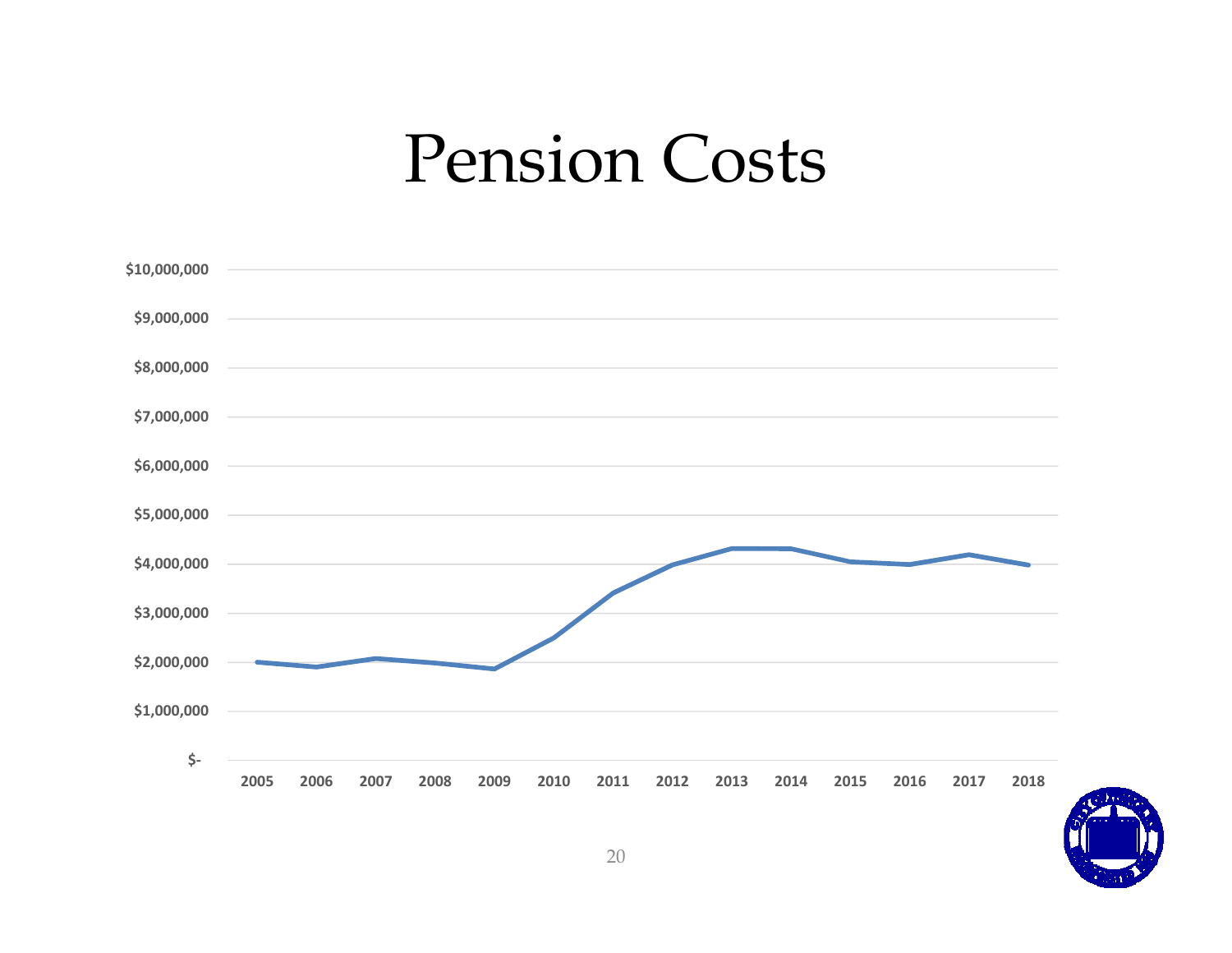#### Health Insurance Costs



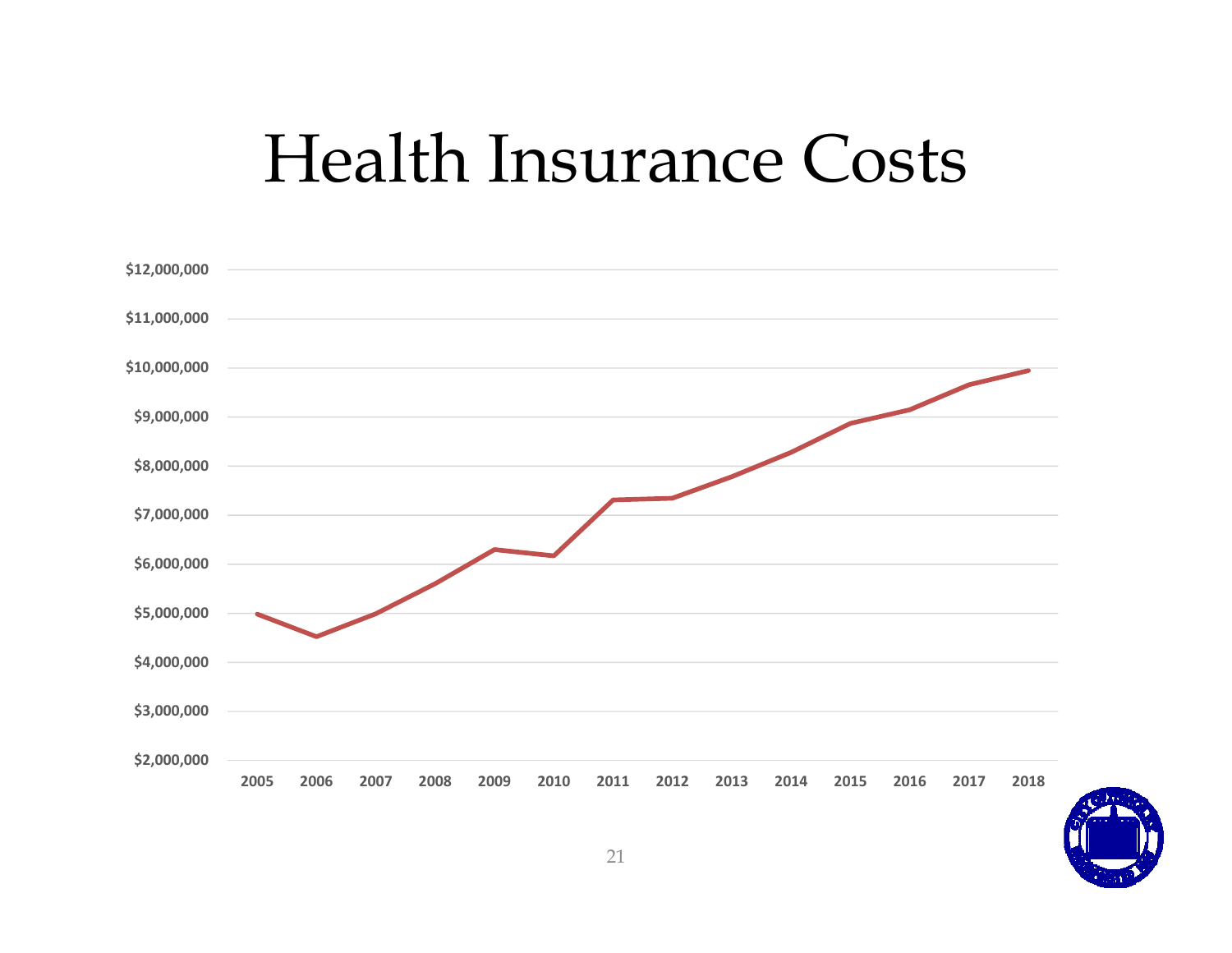#### Debt Service



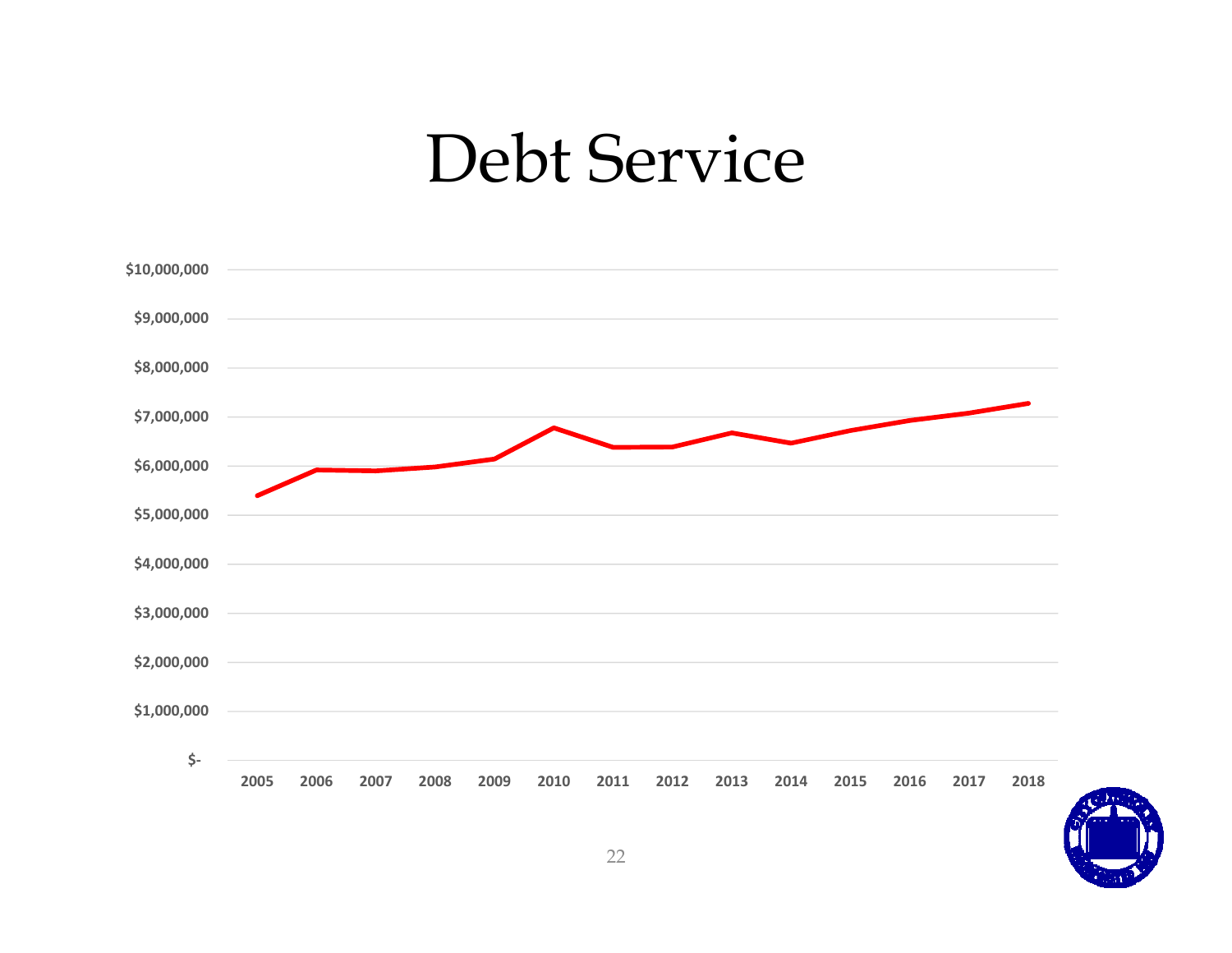#### Total Debt Outstanding

| \$140,000,000 |                                                                                                                   |
|---------------|-------------------------------------------------------------------------------------------------------------------|
| \$120,000,000 |                                                                                                                   |
| \$100,000,000 |                                                                                                                   |
| \$80,000,000  |                                                                                                                   |
| \$60,000,000  | <b>Increase in Total Debt:</b><br>\$12M                                                                           |
| \$40,000,000  | <b>Green Street Parking Garage</b><br>\$36M<br><b>Water Treatment Plant</b><br>Wastewater Treatment Facility\$11M |
| \$20,000,000  | \$11M<br>Commons<br>\$70M<br>Total                                                                                |
| \$-           | 2009<br>2005<br>2006<br>2010<br>2012<br>2015<br>2018<br>2007<br>2008<br>2011<br>2013<br>2014<br>2016<br>2017      |

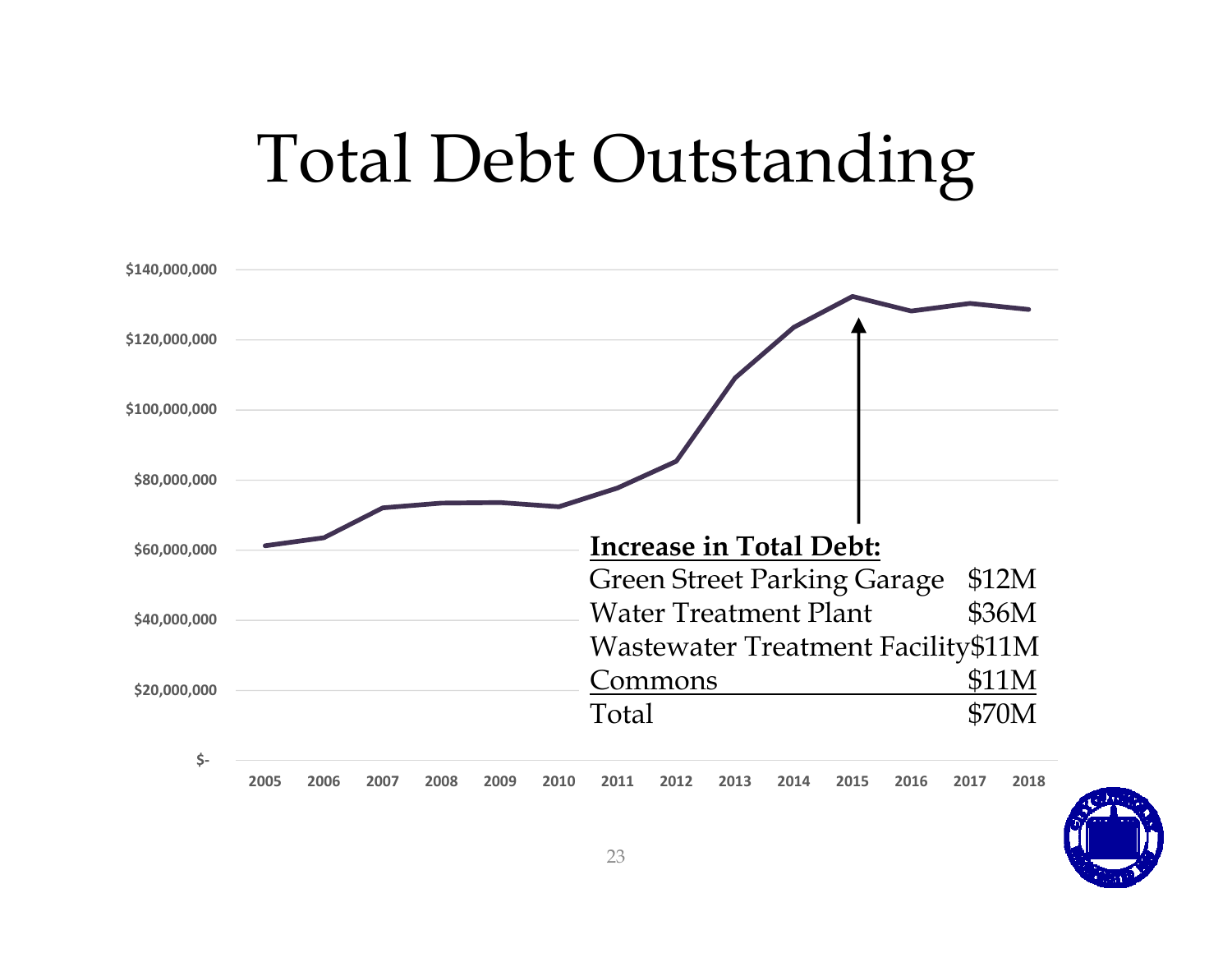#### State Aid

| \$10,000,000 |      |      |      |      |      |      |      |      |      |      |      |      |      |      |
|--------------|------|------|------|------|------|------|------|------|------|------|------|------|------|------|
| \$9,000,000  |      |      |      |      |      |      |      |      |      |      |      |      |      |      |
| \$8,000,000  |      |      |      |      |      |      |      |      |      |      |      |      |      |      |
| \$7,000,000  |      |      |      |      |      |      |      |      |      |      |      |      |      |      |
| \$6,000,000  |      |      |      |      |      |      |      |      |      |      |      |      |      |      |
| \$5,000,000  |      |      |      |      |      |      |      |      |      |      |      |      |      |      |
| \$4,000,000  |      |      |      |      |      |      |      |      |      |      |      |      |      |      |
| \$3,000,000  |      |      |      |      |      |      |      |      |      |      |      |      |      |      |
| \$2,000,000  |      |      |      |      |      |      |      |      |      |      |      |      |      |      |
| \$1,000,000  |      |      |      |      |      |      |      |      |      |      |      |      |      |      |
| \$-          |      |      |      |      |      |      |      |      |      |      |      |      |      |      |
|              | 2005 | 2006 | 2007 | 2008 | 2009 | 2010 | 2011 | 2012 | 2013 | 2014 | 2015 | 2016 | 2017 | 2018 |

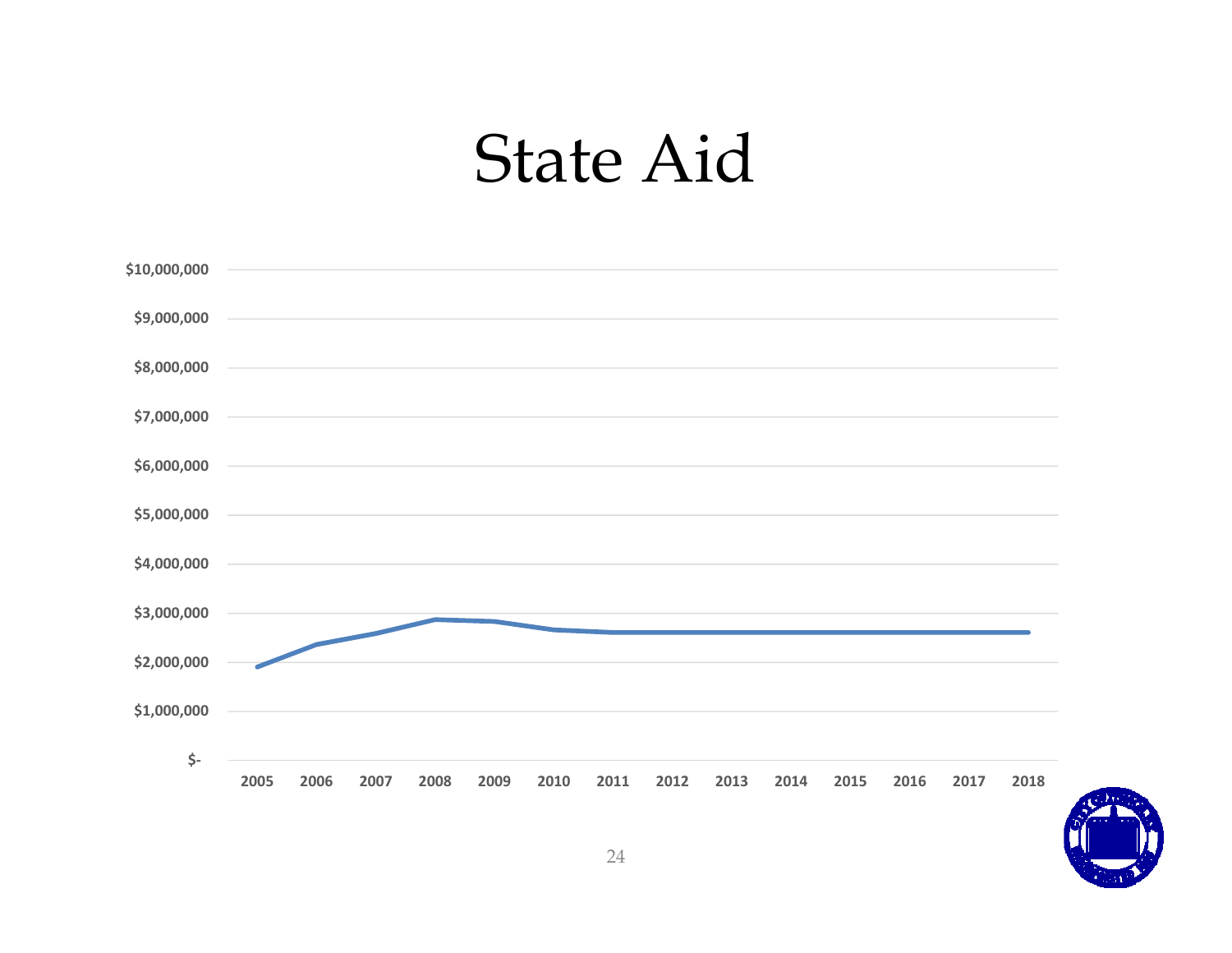#### Sales Tax Revenues



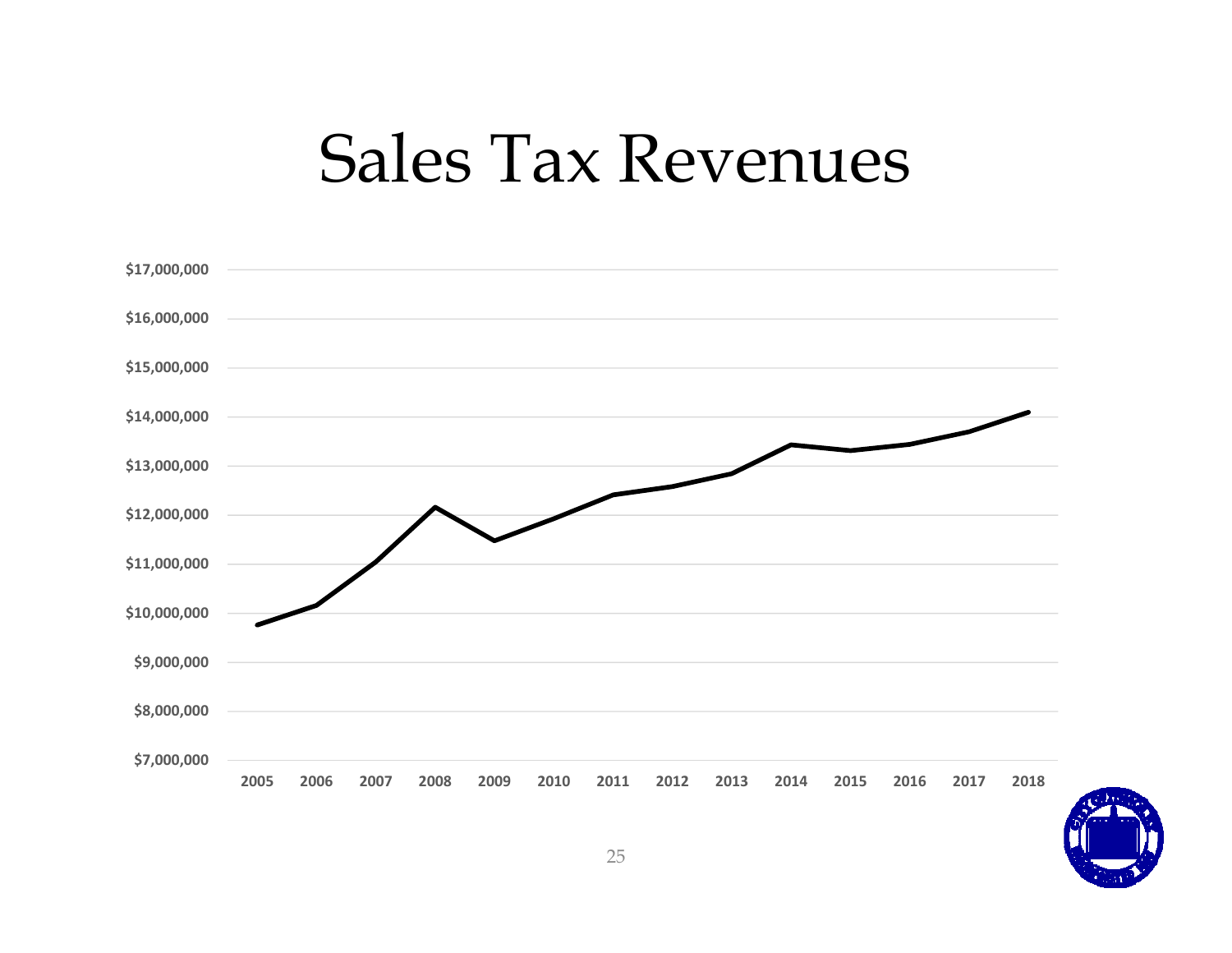#### Property Tax Levy



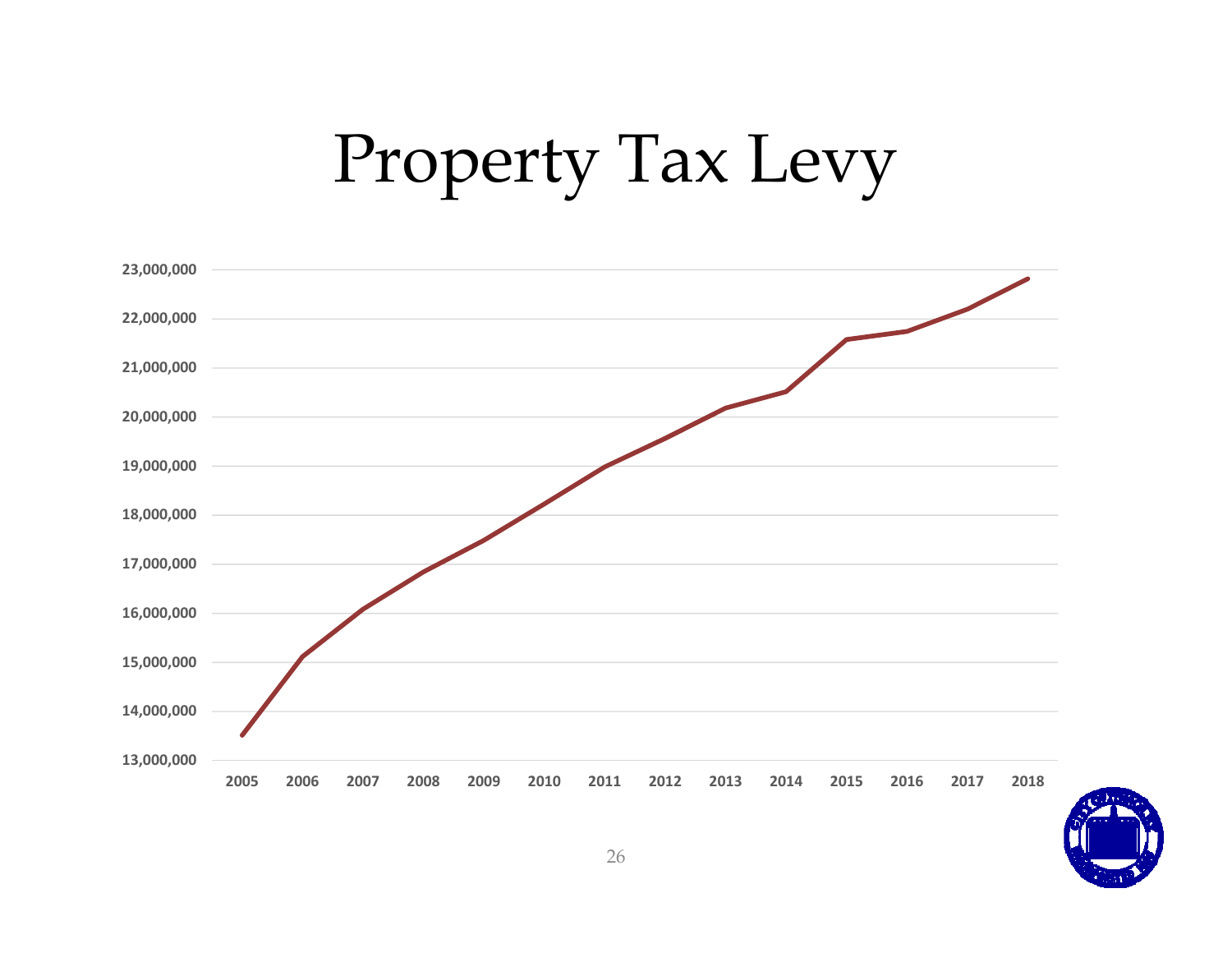#### What About All This Development?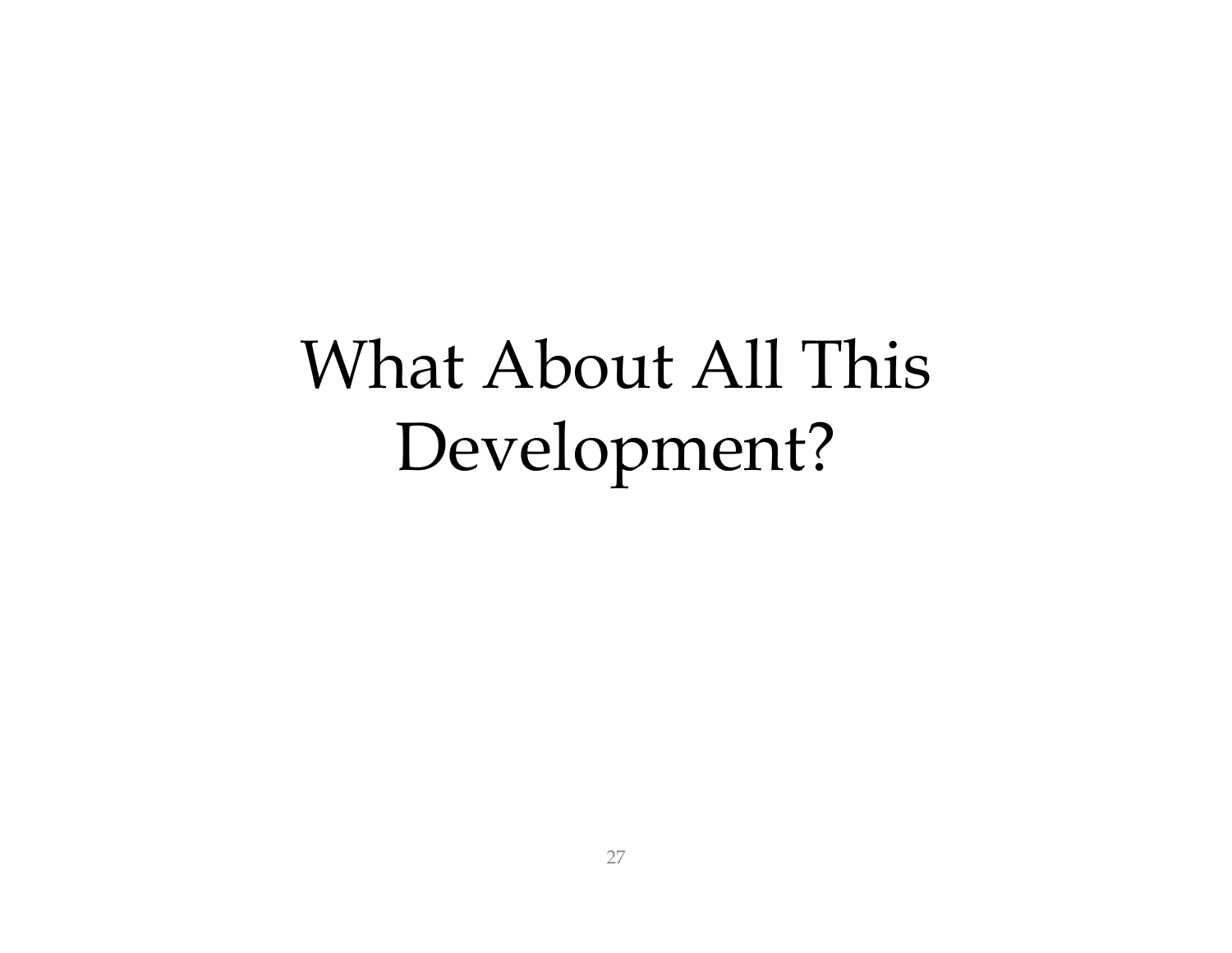#### Potential Revenue

Current Tax Rate: \$12.04 per \$1,000

\$10 million in taxable assessed value generates \$120,400 in annual property taxes

To generate an additional \$1,000,000 would require \$83 million in new taxable assessed value.

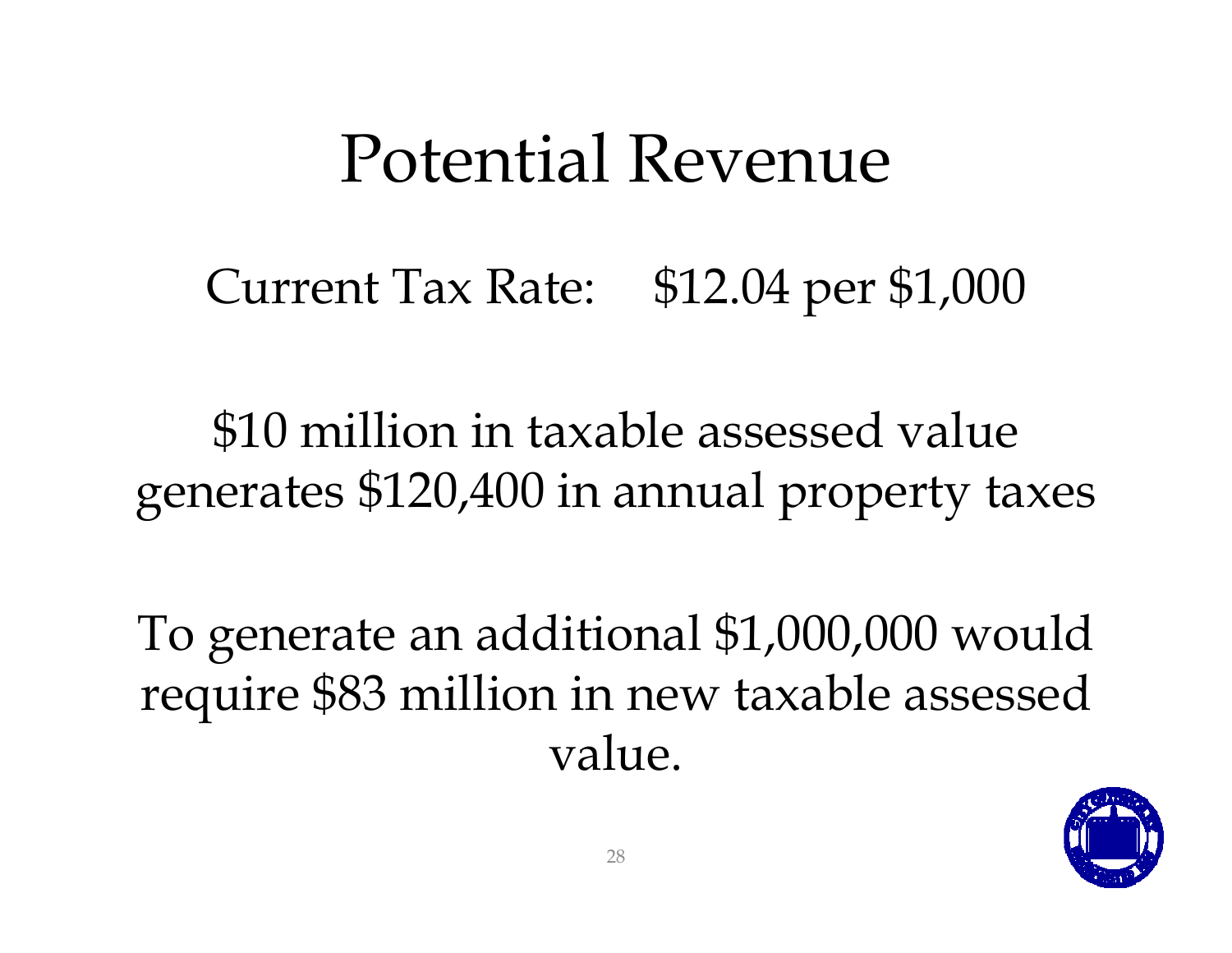## Representative Projects

| Project                              | <b>Added Value</b> |
|--------------------------------------|--------------------|
| Seneca Place (Hilton Garden)         | \$25.3 million     |
| Cayuga Green Apartments              | \$10.5 million     |
| Lofts at Six Mile Creek              | \$6.1 million      |
| <b>Marriott Hotel</b>                | \$18.5 million     |
| <b>Collegetown Terrace Apartmets</b> | \$23.6 million     |
| <b>Total</b>                         | \$84.0 million     |

Collegetown Terrace Apartments assessment will increase by another \$20 - \$25 million in 2019

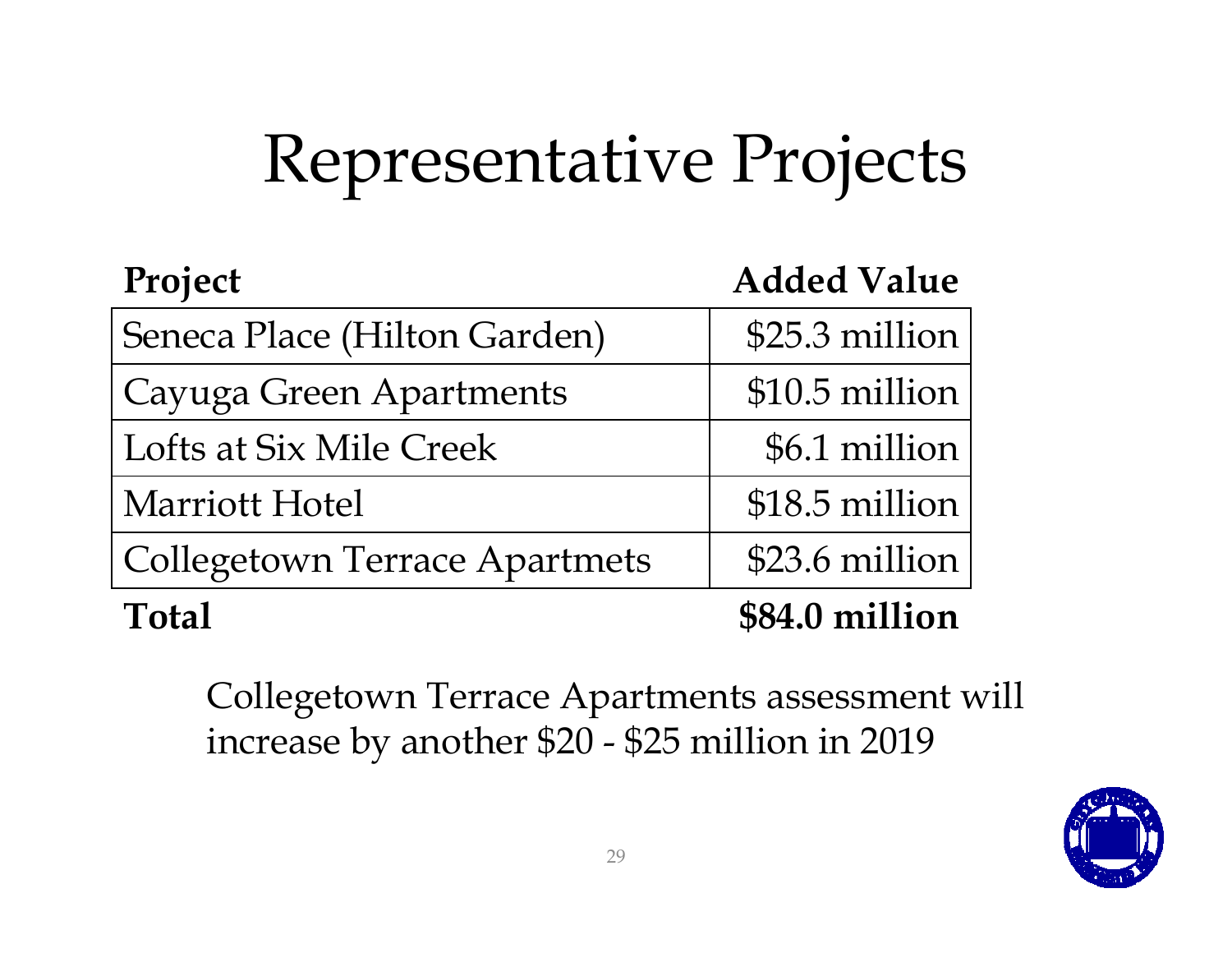#### Recent Development

- Since 2011 the City added \$131 million in assessed value from new development.
- \$131 million generates \$1.58 million in additional property tax revenue.
- If not for the new development, taxes would be 6.9% higher, an additional \$0.83 on the tax rate.
- Assessed value of existing properties increased \$253 million in same period.

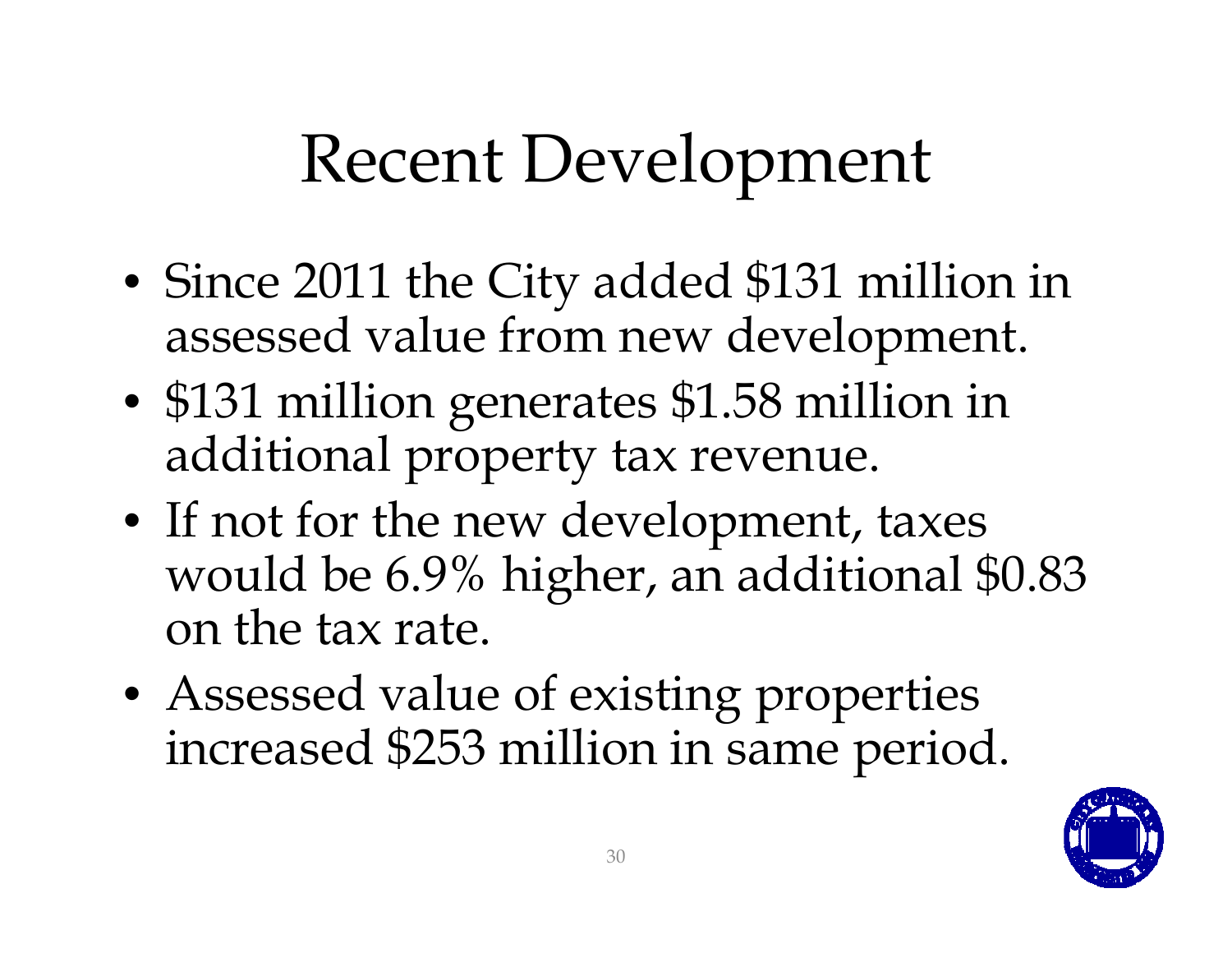#### Tax Exempt Property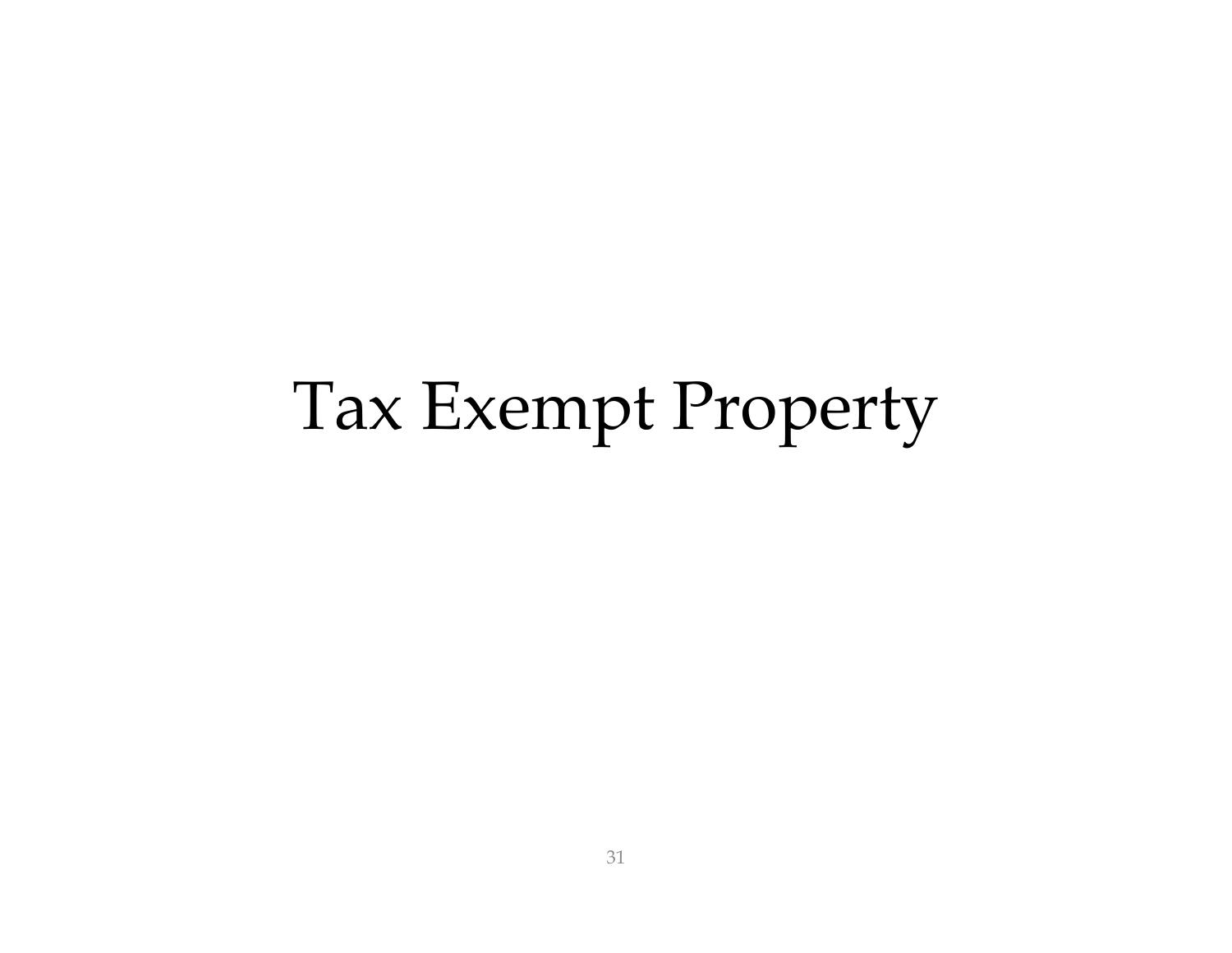#### Taxable vs. Tax Exempt

|                            | Assessed<br>Value | $%$ of<br>total | Per Capita |
|----------------------------|-------------------|-----------------|------------|
| <b>Taxable Property</b>    | \$1.8 billion     | $42\%$          | \$60,000   |
| <b>Tax Exempt Property</b> | \$2.5 billion     | 58%             | \$82,400   |

Percent tax exempt property in the City of Ithaca, while still one of the highest in the state, has been coming down as we increase the amount of taxable property.

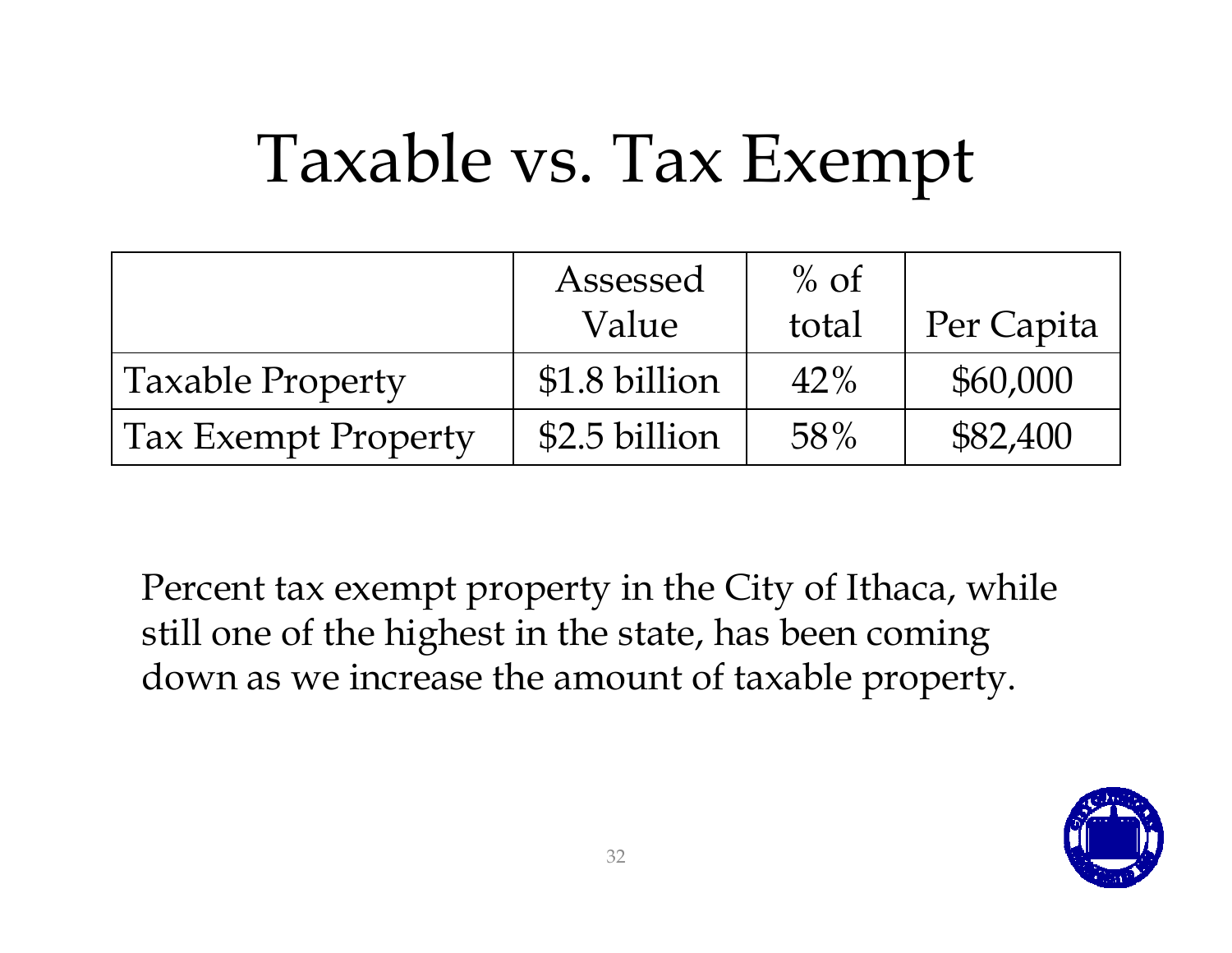#### Tax Exempt Entities

|                        | Exempt<br>(millions) | <b>Exempt</b> per<br>capita | $\%$ of exempt |
|------------------------|----------------------|-----------------------------|----------------|
| Cornell                | \$2,100              | \$69,800                    | 85%            |
| City                   | \$130                | \$4,300                     | 5%             |
| <b>School District</b> | \$63                 | \$2,100                     | $2\%$          |
| Other Govt.            | \$56                 | \$1,800                     | $2\%$          |
| <b>PILOTS</b>          | \$41                 | \$1,300                     | $2\%$          |
| Churches               | \$40                 | \$1,300                     | $2\%$          |
| Housing                | \$37                 | \$1,200                     | $1\%$          |
| Non-profits            | \$15                 | \$500                       | 1%             |
| <b>Ithaca College</b>  | \$3                  | \$100                       | $0\%$          |
| <b>Total Exempt</b>    | \$2,500              | \$82,400                    | 100%           |

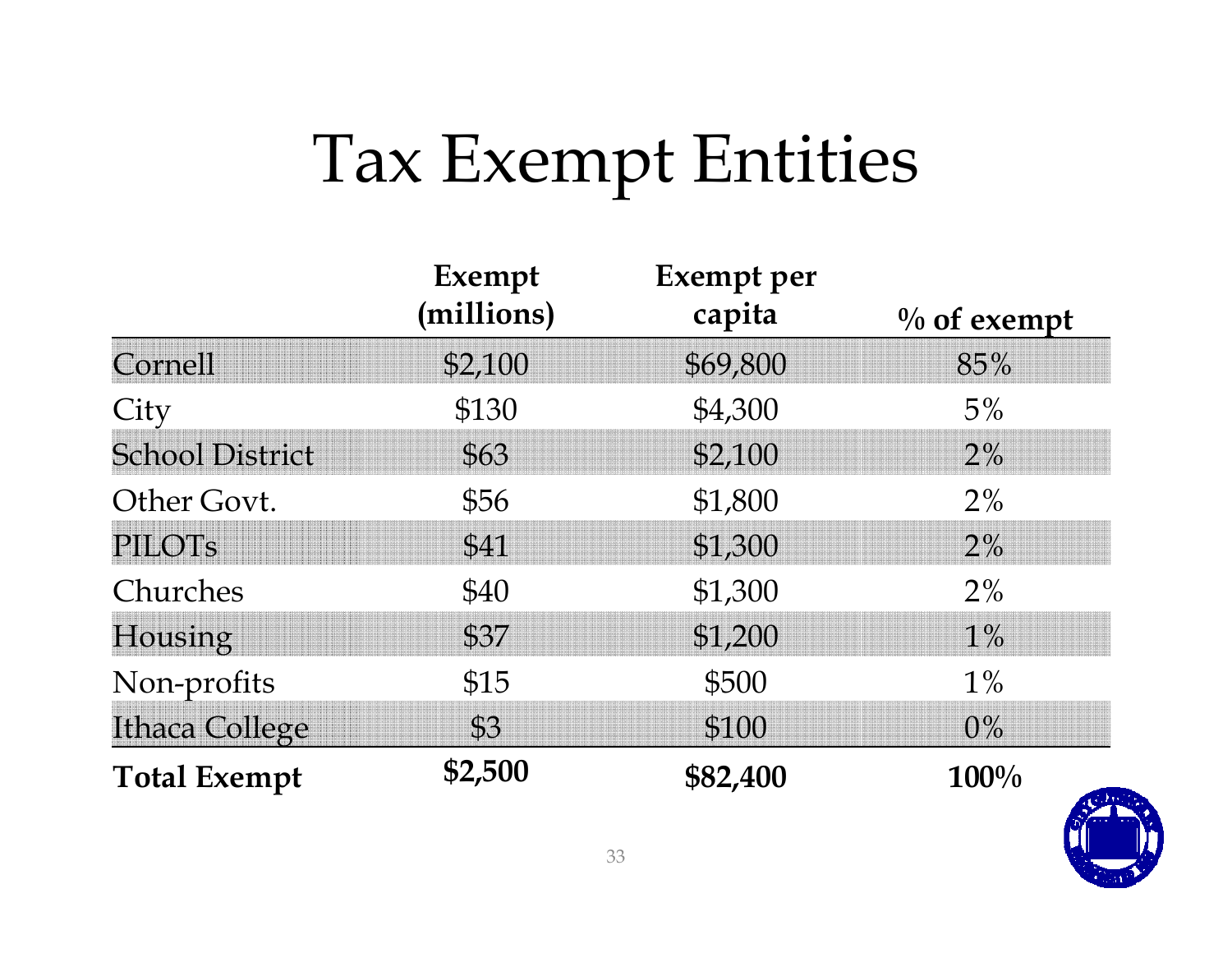### Cornell Tax Exempt Property

- Cornell's tax exempt property in the City is worth more than all of the taxable property.
- If all of that property was taxable, it would generate an additional \$25 million in property taxes.

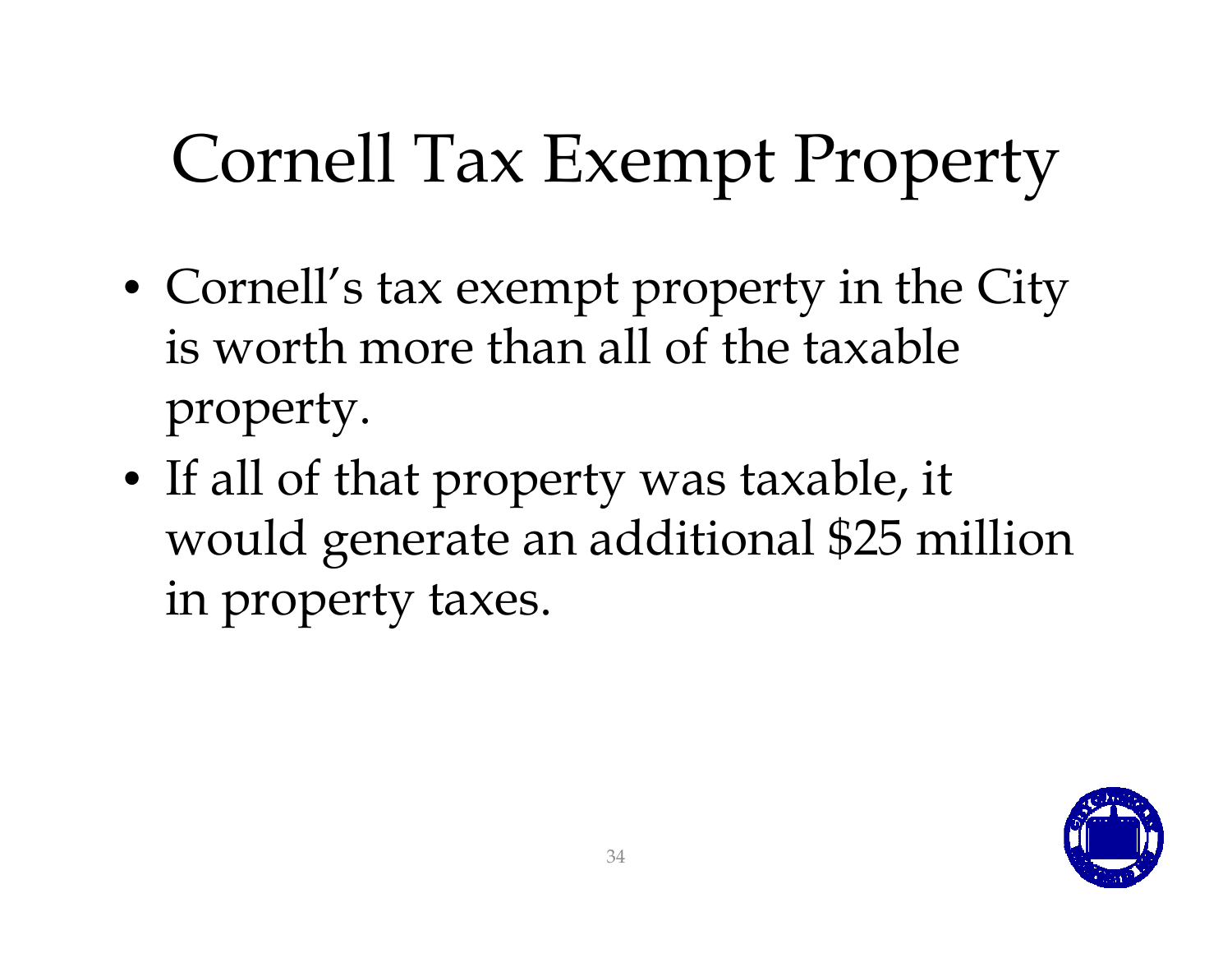#### Expenditures by Fund (2018 Mayor's Proposed Budget)

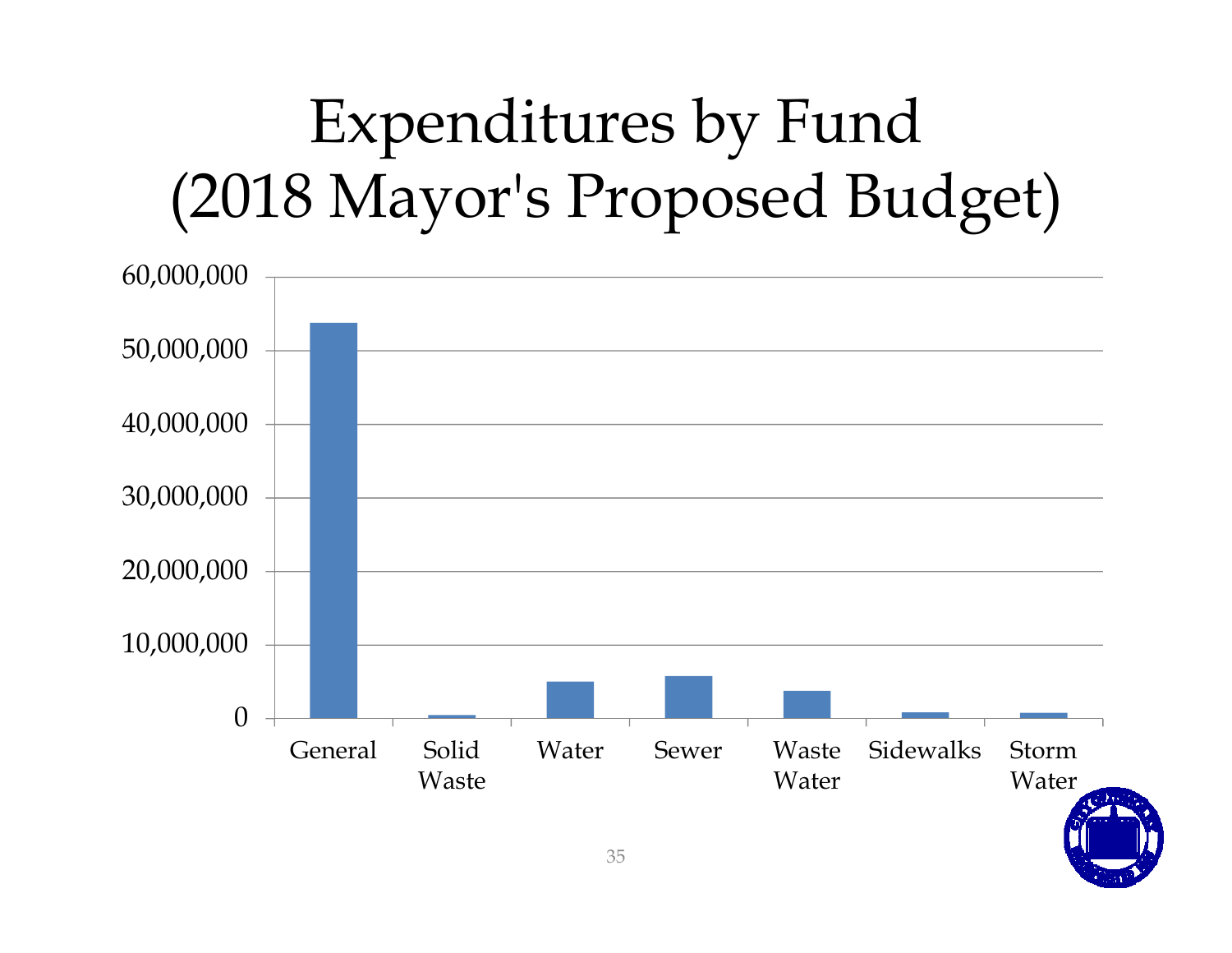## City Departments

- •Attorney's Office
- •Common Council
- $\bullet$ Department of Public Works
- $\bullet$ Finance Department
- $\bullet$ Fire Department
- $\bullet$ Greater Ithaca Activities Center
- $\bullet$ Human Resources
- $\bullet$ Mayor's Office
- $\bullet$ Planning, Building and Development
- $\bullet$ Police Department
- $\bullet$ Public Information and Technology
- $\bullet$ Youth Bureau

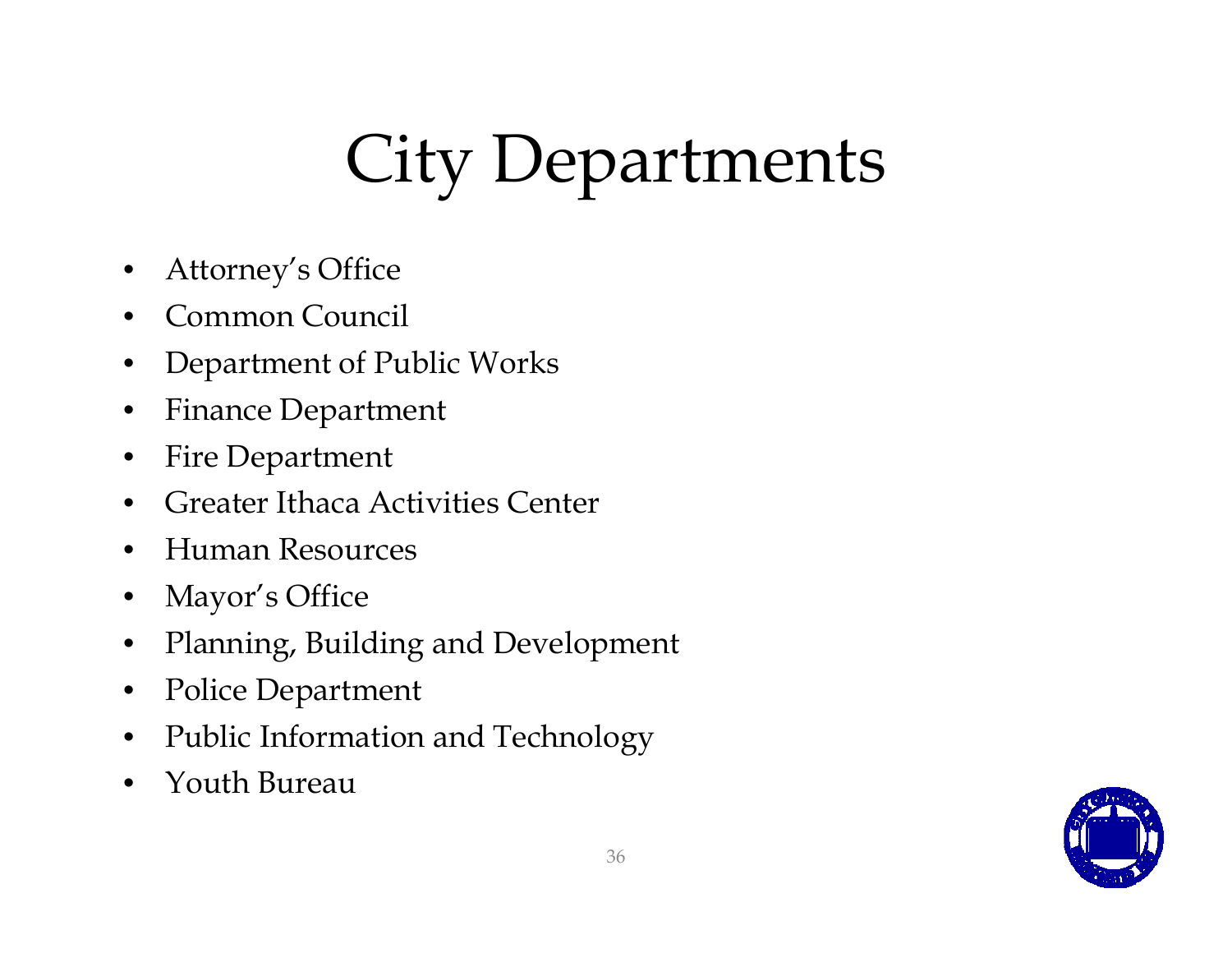#### Expenditure by Department (2018 Budget)

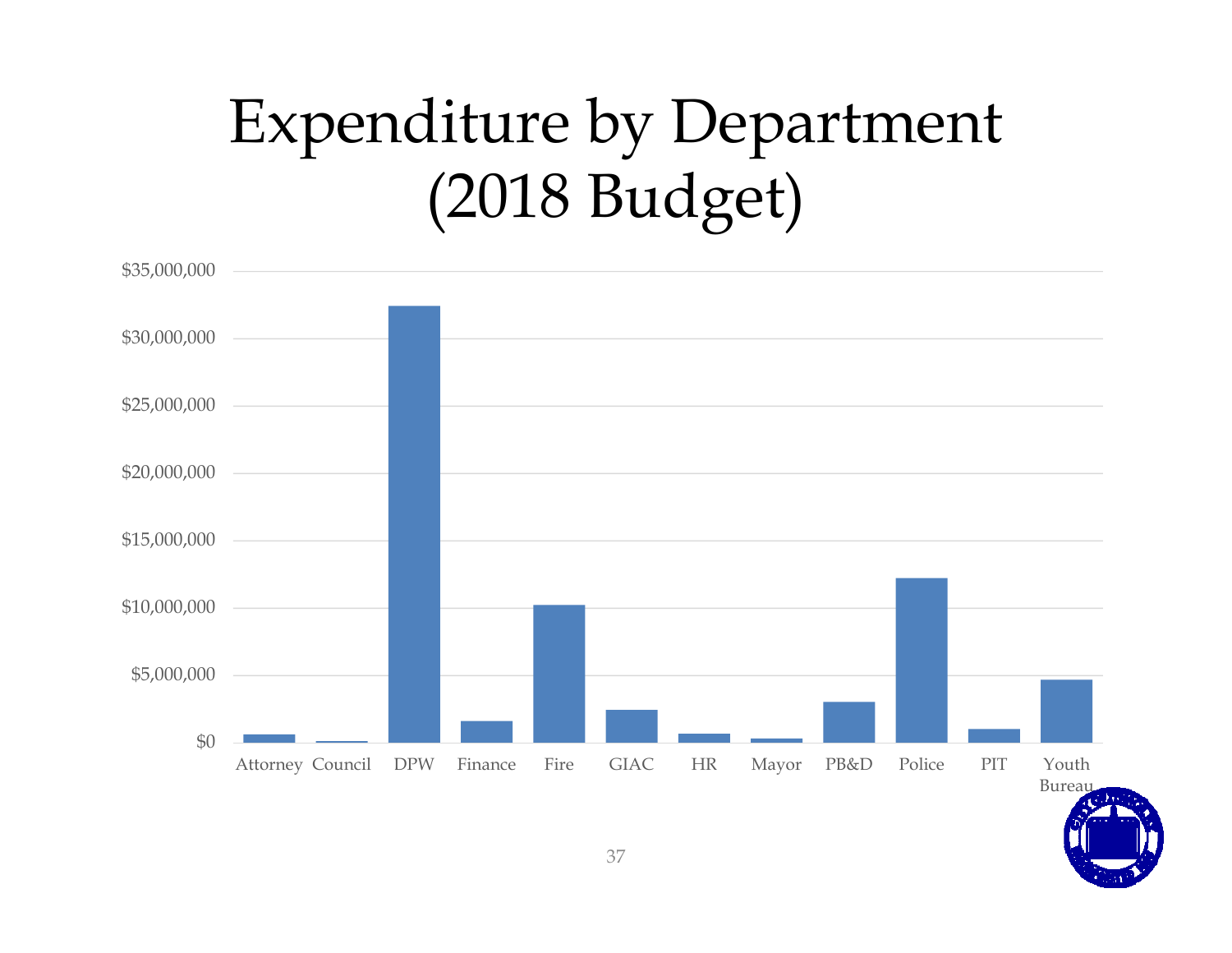#### Revenue by Department (2018 Budget)

| \$35,000,000 |                  |            |         |      |              |           |       |      |        |     |                  |
|--------------|------------------|------------|---------|------|--------------|-----------|-------|------|--------|-----|------------------|
| \$30,000,000 |                  |            |         |      |              |           |       |      |        |     |                  |
| \$25,000,000 |                  |            |         |      |              |           |       |      |        |     |                  |
| \$20,000,000 |                  |            |         |      |              |           |       |      |        |     |                  |
| \$15,000,000 |                  |            |         |      |              |           |       |      |        |     |                  |
| \$10,000,000 |                  |            |         |      |              |           |       |      |        |     |                  |
| \$5,000,000  |                  |            |         |      |              |           |       |      |        |     |                  |
| $\$0$        |                  |            |         |      |              |           |       |      |        |     |                  |
|              | Attorney Council | <b>DPW</b> | Finance | Fire | ${\rm GIAC}$ | $\rm{HR}$ | Mayor | PB&D | Police | PIT | Youth<br>Bureau. |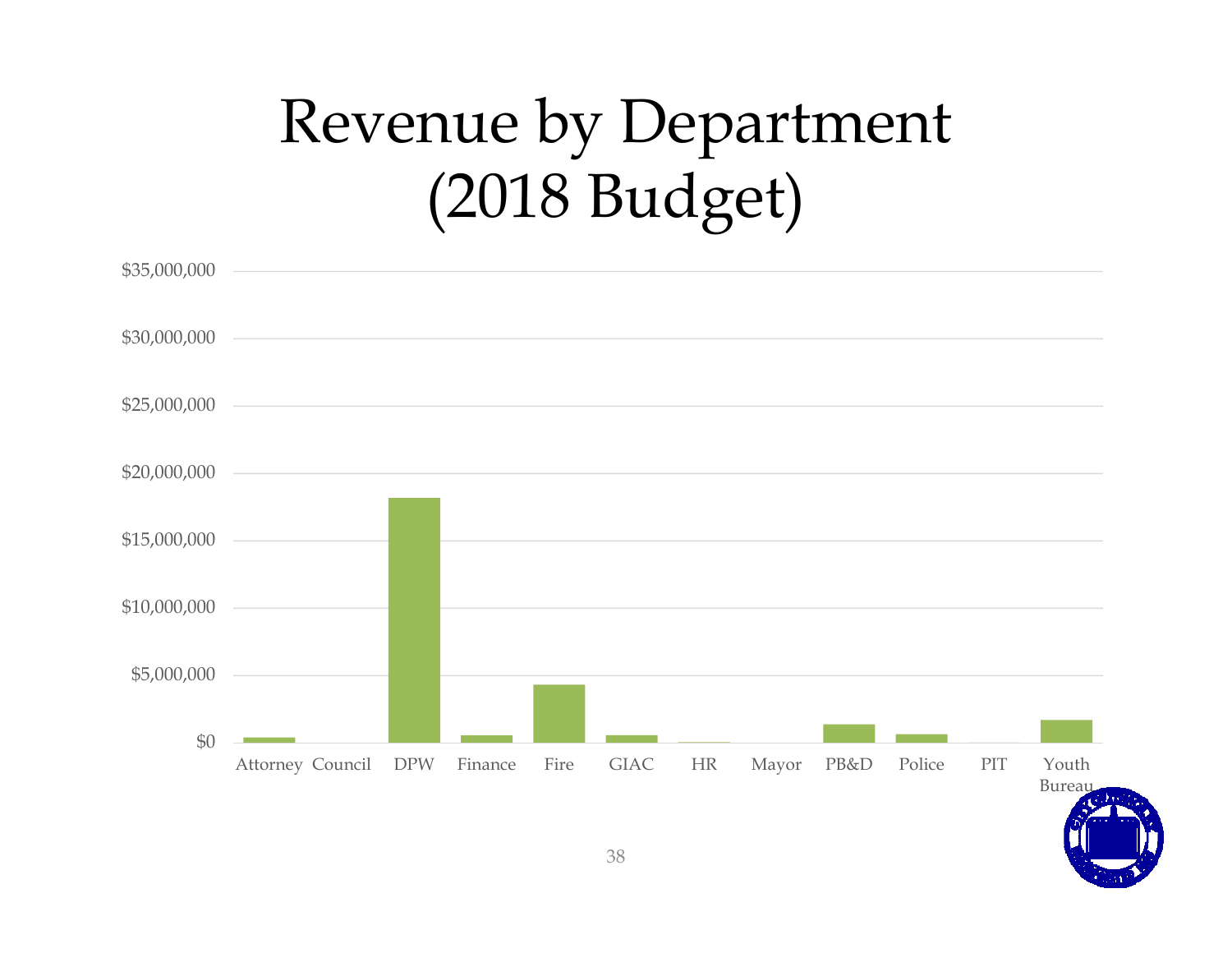#### 2018 General Fund Budget by Department (net of revenues)



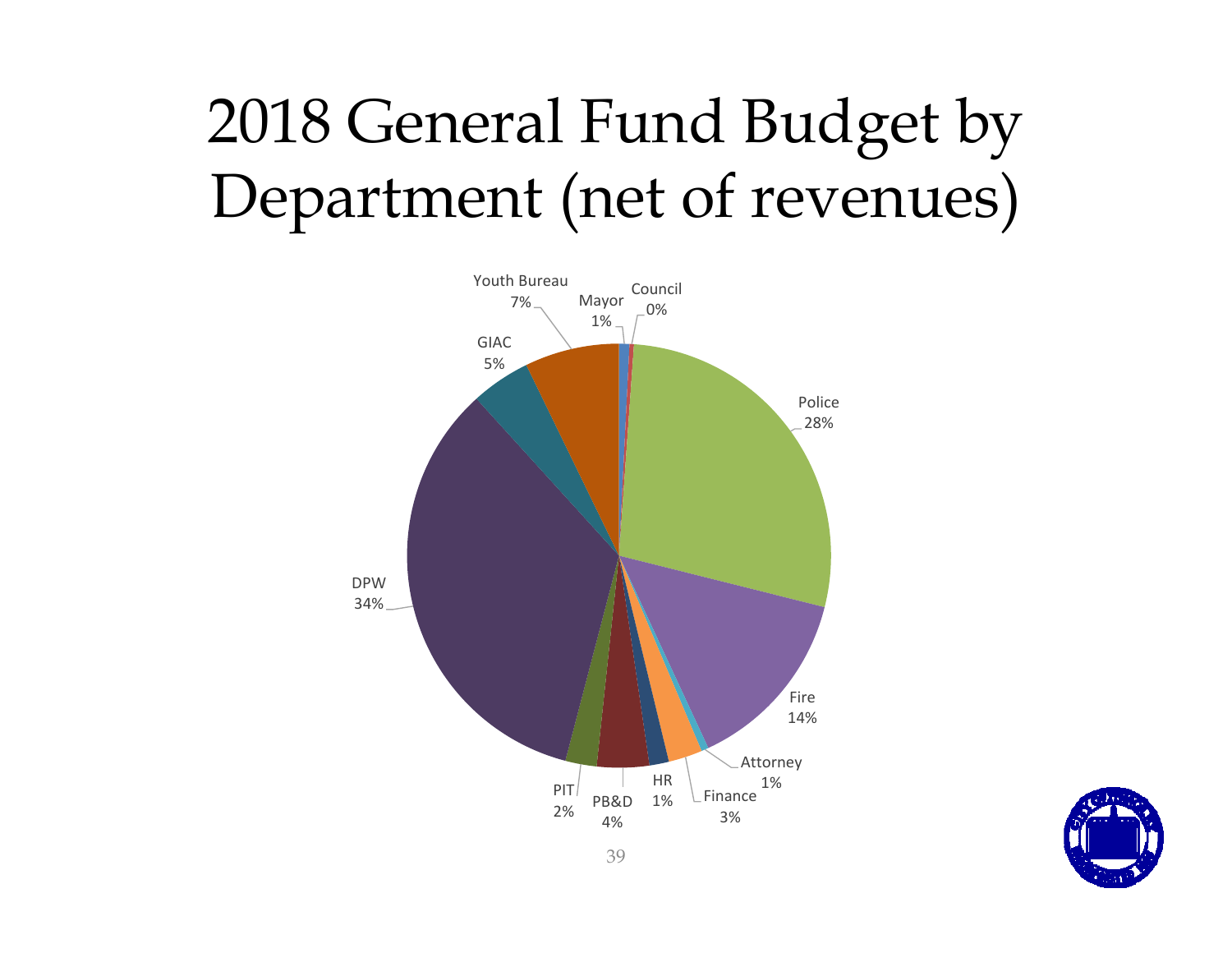#### General Fund (2018 Budget)

#### **Expenditures Revenues**





■Salary and Wages

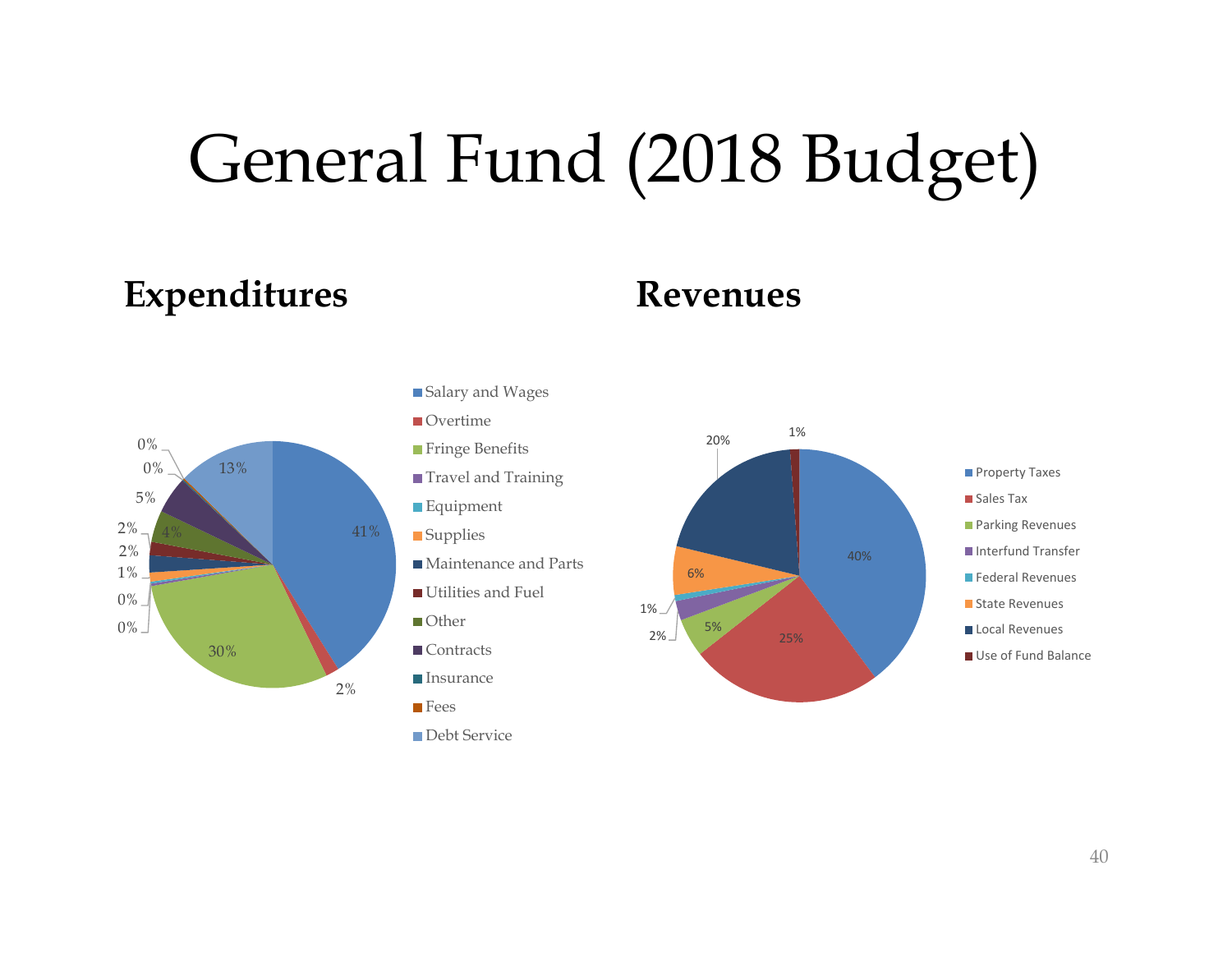#### Joint Activity Fund (2018 Budget) (Wastewater Treatment)

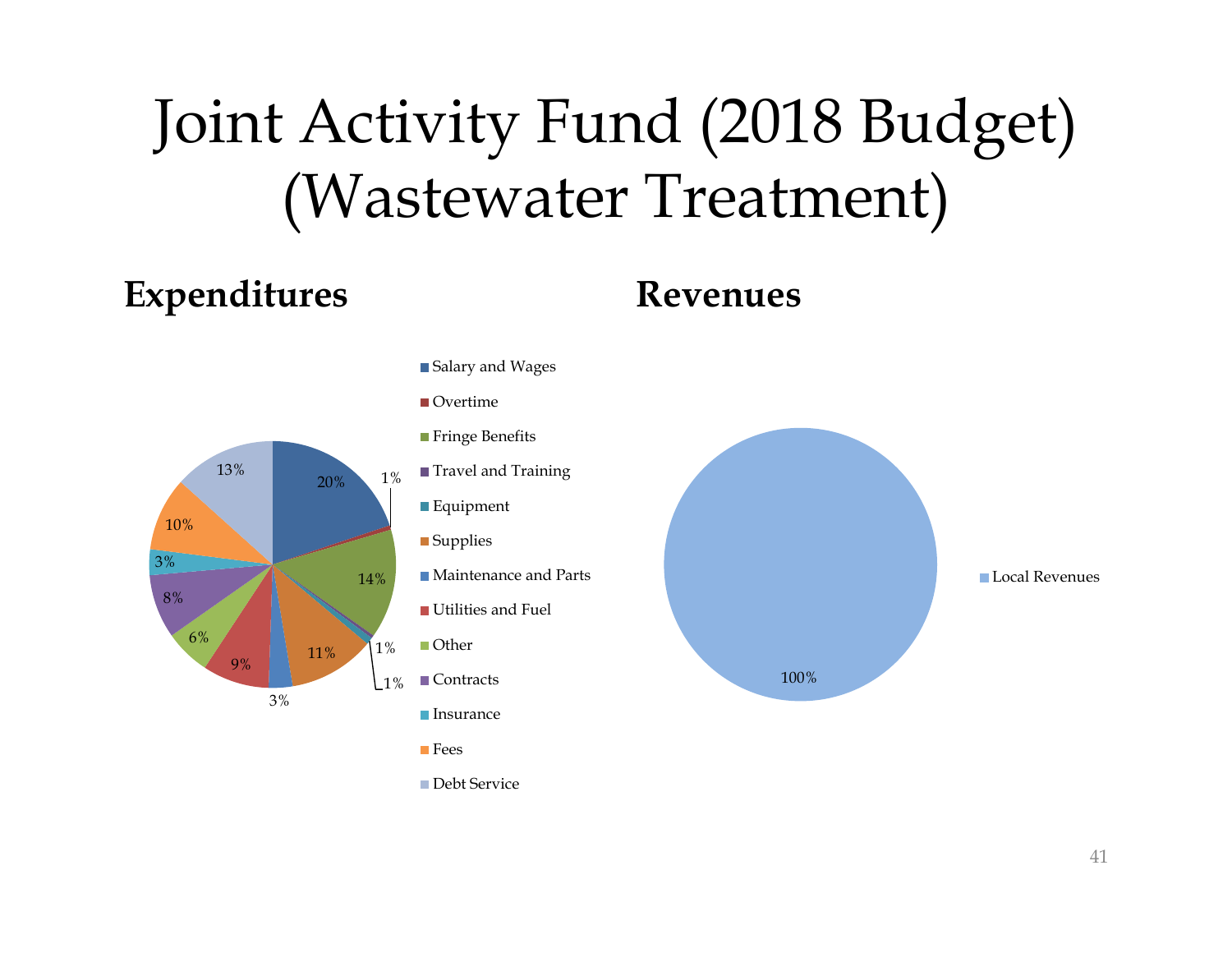### Water Fund (2018 Budget)

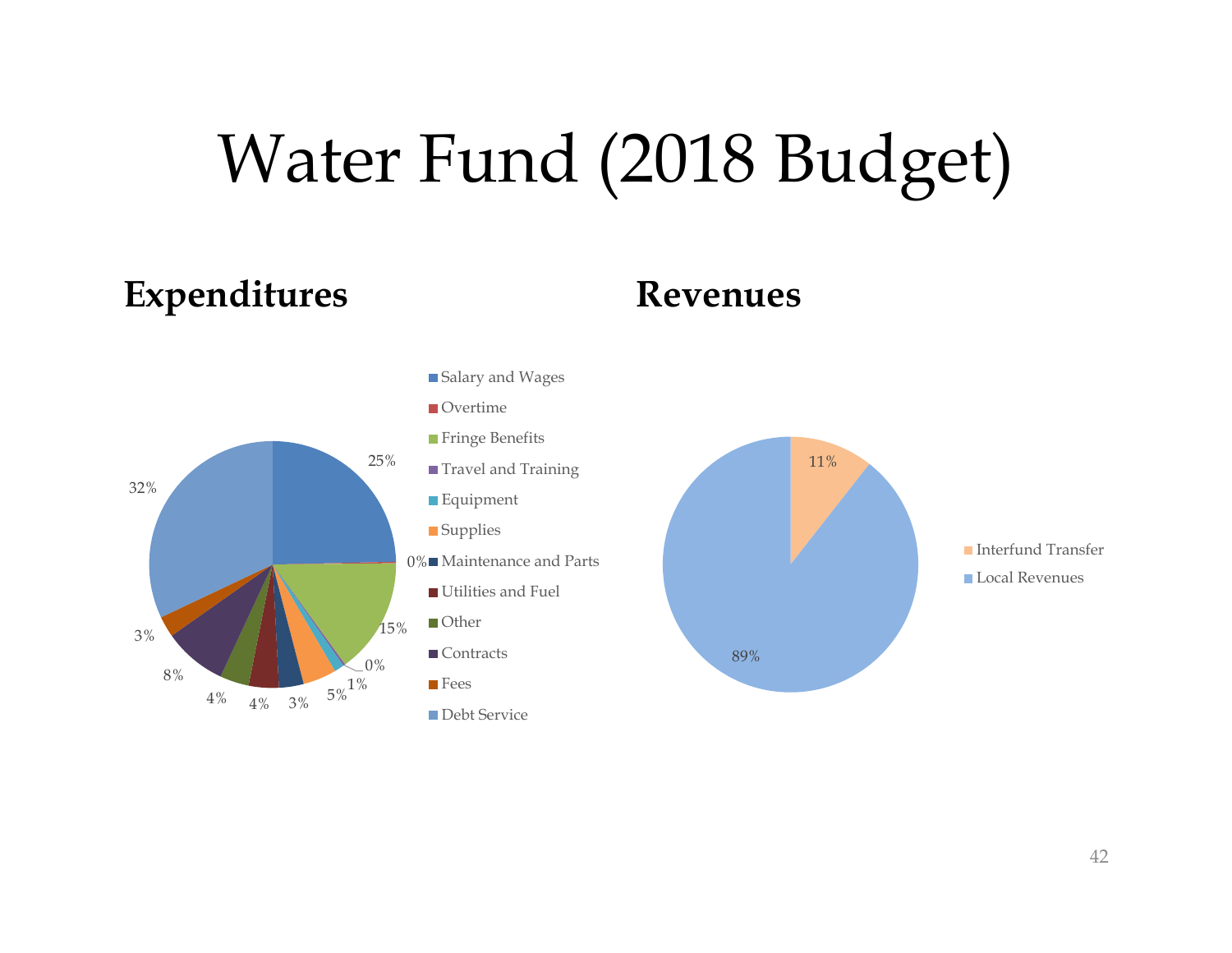#### Sewer Fund (2018 Budget)

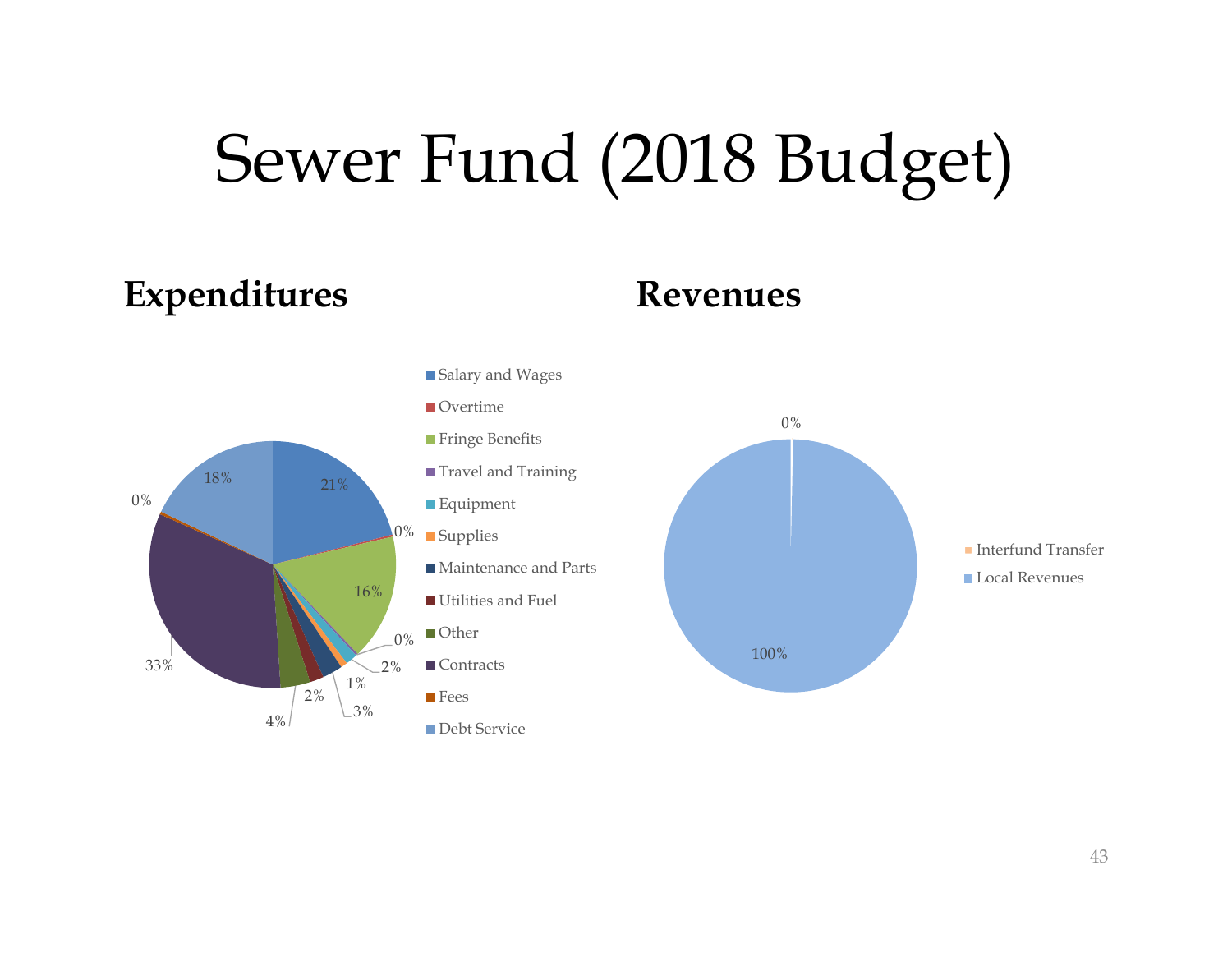#### Solid Waste Fund (2018 Budget)

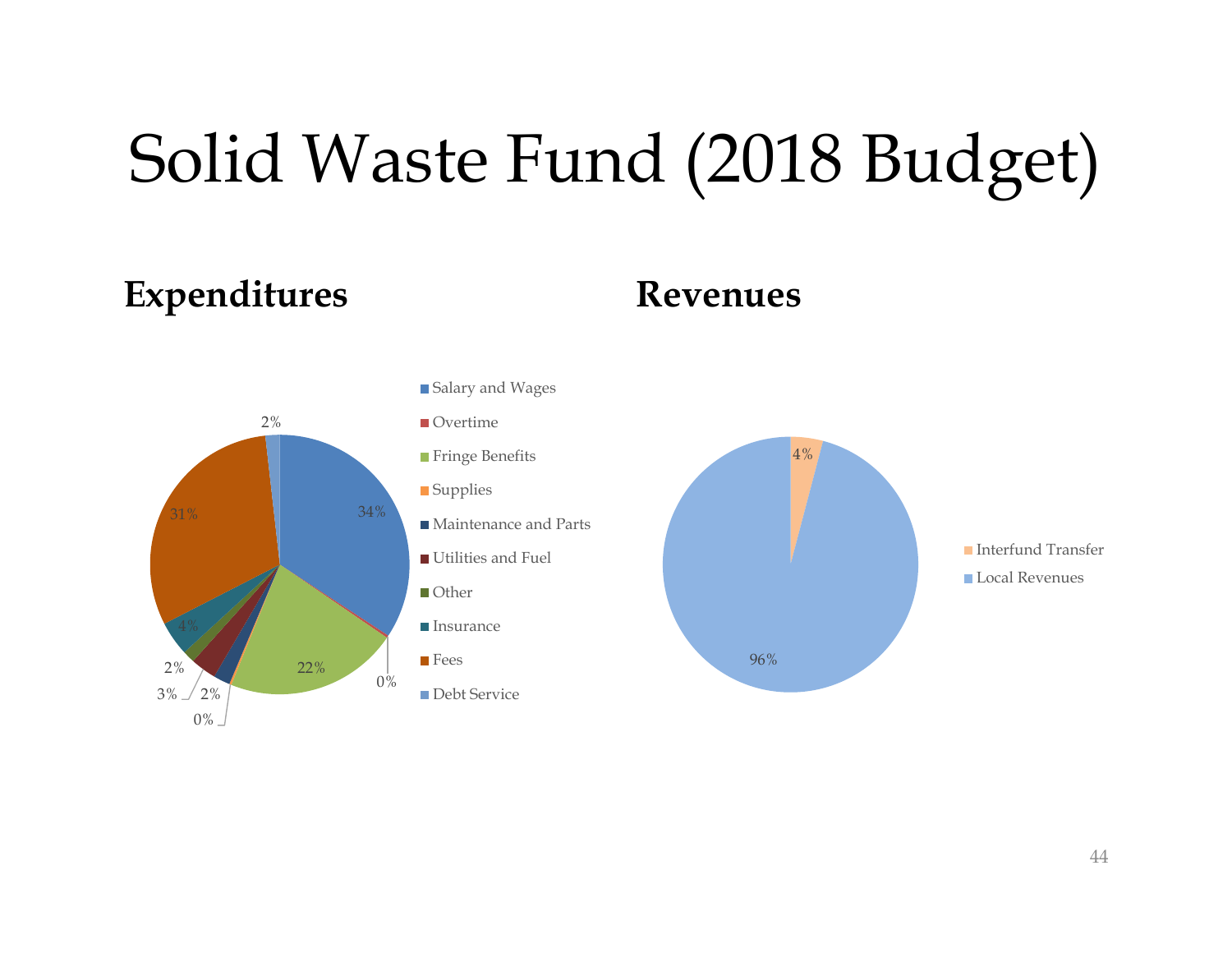### Sidewalk Fund (2018 Budget)

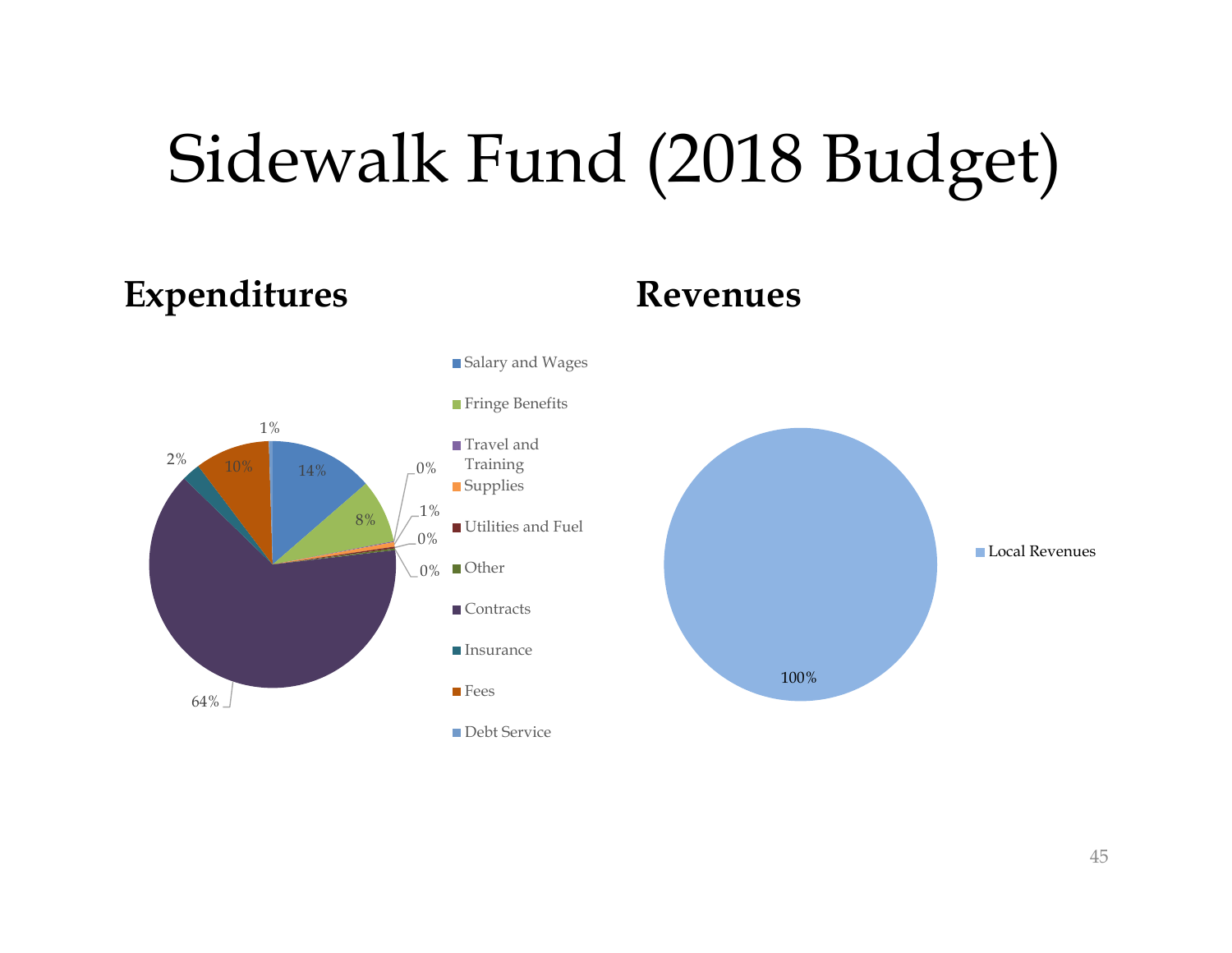#### Stormwater Fund (2018 Budget)